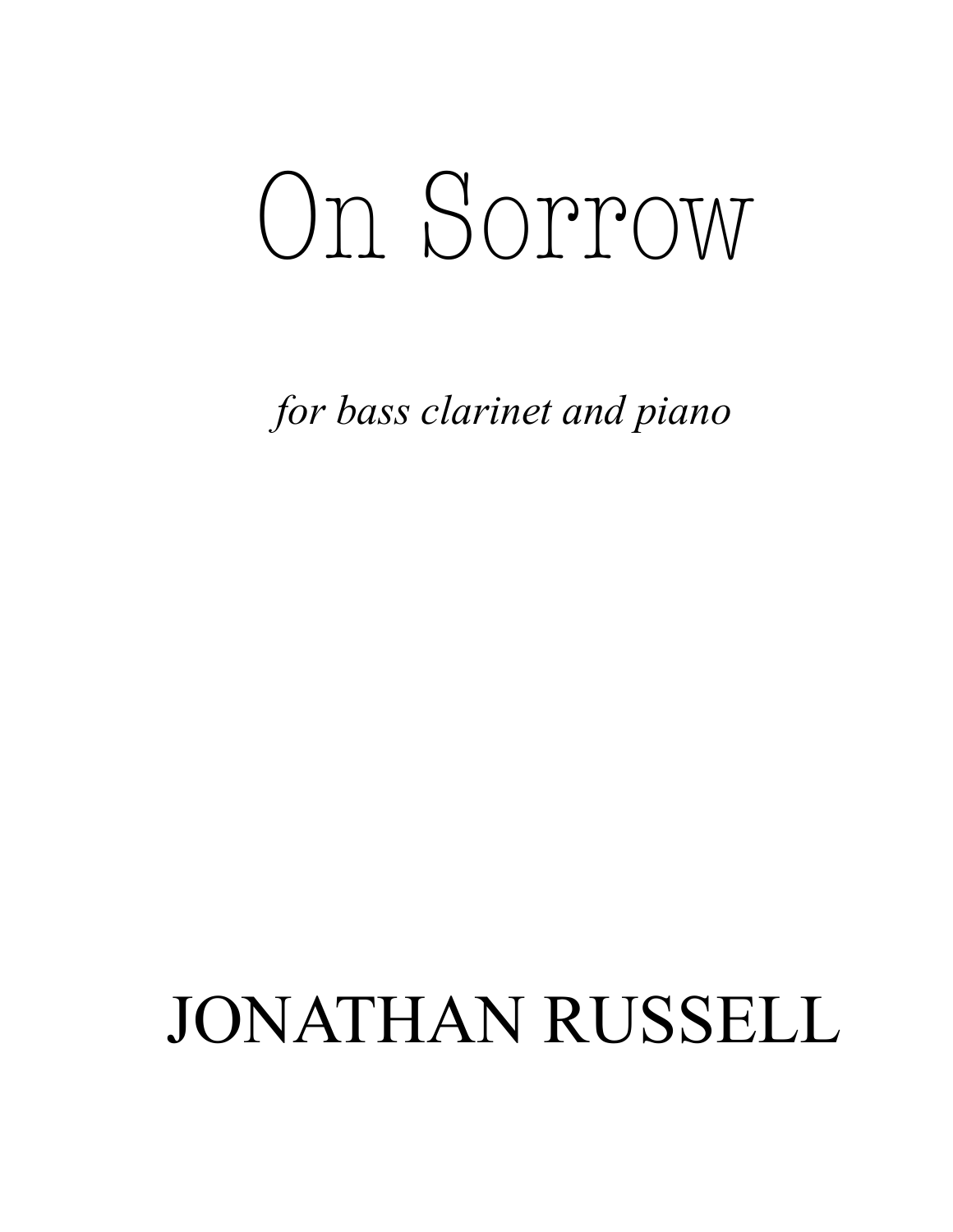#### On Sorrow

On March 31st, 2017, my 37-year-old wife was diagnosed with what turned out to be Stage III Breast Cancer, and our life was turned upside down. We made the decision to leave London, where we had lived for the past four years, and move in with her parents in Weymouth, Massachusetts for the duration of her treatment. All told, it was about a year from initial diagnosis to my wife starting to feel like herself again. For now, she is considered "cancer-free", but the very real possibility of a more serious recurrence will always haunt us.

Fear, worry, anxiety and exhaustion – not "sorrow" – were the sensations that dominated the year. But as I contemplated the very real possibility of losing my life partner much sooner than anticipated, I became far more conscious of sorrow's inevitability in all of our lives, of the weight of loss that everyone ultimately carries. For no matter how lucky a life we live, the simple fact remains that the longer we are here the more loss we will experience.

The piece is in five continuous movements that flow together without pause:

I. Prelude – Loss II. Withdrawal III. Rage IV. Consolation (O Vos Omnes) V. Renewal – Postlude

The piece opens with wispy piano chords in a stuttering rhythm, with the bass clarinet floating above, evoking the eternal, endless river of time, the neutral backdrop to the cares and concerns of living. This figure also takes on a quality of "fate," appearing again, suddenly loud and forceful, at the climaxes of the first, third, and fifth movements. After a few minutes of this material, the main "sorrow" theme of the piece enters: a circular, chromatic figure in five. This material begins slowly and lugubriously, but gradually starts to become more flowing and buoyant. Before it can go too far in this direction, however, it is interrupted by a hammering version of the "fate" motive. This is followed by two intense statements of the "sorrow" theme, and then a high, wispy version that melts into the second movement.

Movement 2 ("Withdrawal") evokes the sense of turning inward and separating from the world that is often our initial way of coping with the shock of a calamitous event. The bass clarinet plays fragmentary melodies over quiet, repeating chords in the piano that begin high and ethereal, and gradually drift down and down and down. At the end, there is a low, subdued statement of the "sorrow" theme – which then triggers the third movement's sudden outburst.

Movement 3 ("Rage") is aggressive, dissonant, and driving. There are several new themes, and the "sorrow" theme is also sucked into the vortex. Its narrow chromatic pitches are played in close canon to create buzzing, insect-like swirls of dissonance. The music churns to a climax, and the bass clarinet is left alone on one of its lowest pitches. The piano hammers out the "fate" motive repeatedly as the bass clarinet ascends four octaves, almost its entire range, and is left hanging alone on a searing high note.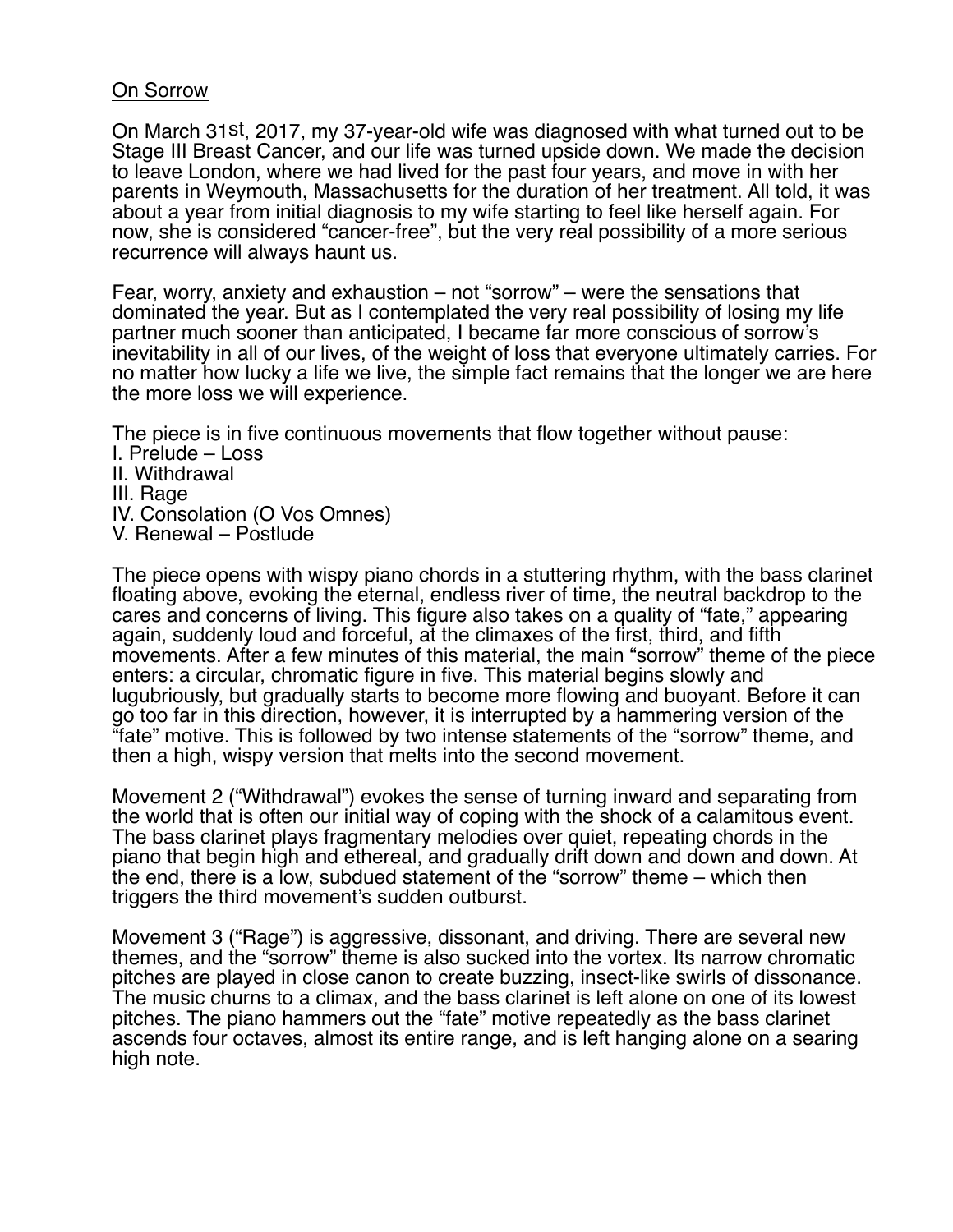When the bass clarinet stops, a sustained piano note emerges, leading into the fourth movement, "Consolation (O Vos Omnes)." This movement consists entirely of fragments from Tomás Luis de Victoria's choral work "O Vos Omnes," composed in the vicinity of 1572. It is a beautiful, contemplative work, setting a text from Lamentations 1:12, which translates as: "O you that pass by, behold, and see: if there be any sorrow like my sorrow. Pay attention, all people, and see my sorrow: if there be any sorrow like my sorrow." I knew early on that Victoria's composition would inform my own, both because it is such a potent musical evocation of sorrow, and, more personally, because it has itself been a source of consolation for me in difficult times. As my piece developed, it became clear to me that directly quoting Victoria's work would be the most compelling way to provide the "consolation" music I was seeking. It is deeply inspiring and humbling to me that a piece of music composed 450 years ago can still speak to us so directly and immediately today. It is a testament to the power of music itself to console, as well as to the power of spirituality and our common humanity, even across many generations and centuries.

As the fourth movement ends, Victoria's final cadence morphs into a statement of the "sorrow" theme. The bass clarinet begins movement 5 ("Renewal") with tentative fragments of this theme, which are then picked up by the piano. The theme gradually gathers in strength and confidence, finally culminating in a vigorous tango, a swirling, churning dance of life. Sorrow is not denied or defeated, but instead becomes the very basis for renewal and hope. As in the first movement, the dance is cut short by a hammering return of the "fate" motive. This time, however, the harmonies build and finally resolve to a triumphant D major chord. The chord melts away and we are left once again with three iterations of the slow, contemplative version of the "sorrow" theme, rising higher each time, finally leaving the bass clarinet suspended gently in the air. The quiet, wispy version of the opening "fate" motive enters in the piano, and the piece ends as it began, with the bass clarinet suspended over a gently pulsating ocean of time.

The piece, like sorrow itself, has fractal and cyclical qualities. The process it evokes can happen on many time scales, successively or simultaneously. The sequence of emotions could be happening in real time over the course of the 30-minute work; or it could happen over the course of an instant, a year, a lifetime. The ending of the piece could lead directly back to the beginning: even as we overcome one sorrow, the next one may be just on the horizon, or already underway. And even the sorrows we think we have overcome will continue to be with us, carrying us again through their gauntlet of emotions when we least expect it.

As long as humans are mortal, sorrow will be a central part of existence. And as long as humans are human, we will seek out ways to process, console, heal, and renew. My hope is that this composition can be one small contribution to that endless and eternal human project.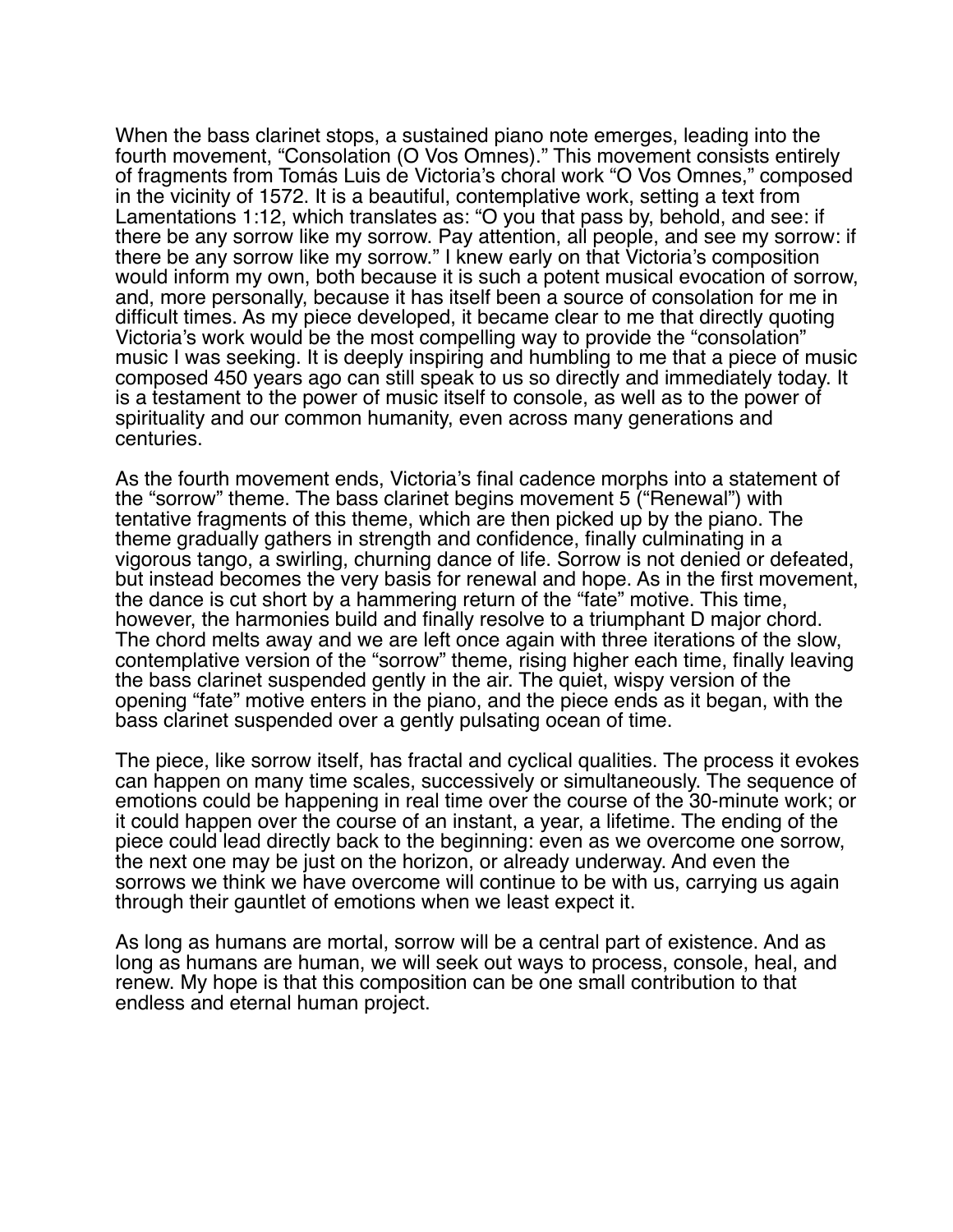Transposed Score

### On Sorrow

Commissioned by Bruce Belton.

Jonathan Russell

Originally composed for bass clarinet and string quartet. Piano arrangement by the composer.

 $\pmb{\Phi}$  $\pmb{\Phi}$ <u>.</u> 4 6 4 **Ģ** 4 **Ģ** 4 5 4 5  $\frac{2}{4}$ 5 4 **Ģ** 4  $\pmb{6}$ 4 **Ģ** 4 7 4 7 4 7 Bass Clarinet Piano  $\leftrightarrow$  $\widehat{\mathcal{C}}$ œ œ œ <u>۔</u><br>ع œ œ -<br>22 œ œ  $\widehat{\mathbf{e}}$ œ  $\mathbb{Z}$ œ œ œ œ œ œ  $\sum_{n=1}^{\infty}$ œ  $\ddot{\bullet}$ œ œ œ .<br>م.<br>م. :<br>: . .<br>م  $\frac{2}{5}$  $\frac{8}{2}$ *3 3 3* œ bœ  $\frac{1}{2}$ œ - œ - œ - œ - . p *wispy and ethereal, but with a solid core to the sound* - œ - œ - œ œ  $\blacksquare$ œ œ œ œ  $\ddot{\phantom{a}}$ œ œ .<br>م<br>—  $\tilde{e}$ *3 3 3 Ped. each bar*  $= 54$ **I. Prelude — Loss** p *freely floating (rhythm need not align precisely with piano)*  $\epsilon$   $\epsilon$   $\epsilon$   $\epsilon$  $\overline{V}$ œ œ œ œ <u>۔</u><br>ع œ œ <u>۔</u><br>م œ œ <u>ہے۔</u><br>م œ  $\mathbf{e}$ œ œ œ œ œ œ  $\overline{C}$ œ  $\ddot{\phantom{a}}$ œ œ œ  $\overline{P}$  $\frac{2}{5}$  $\overline{5}$ *3 3 3* œ œ b b œ œ  $\Rightarrow$ œ œ œ œ  $\overline{\mathbf{P}}$  $\ddot{\phantom{a}}$ œ œ - ˙  $\frac{2}{5}$ *3 3 3*  $\overbrace{e}$ Œ œ œ œ œ œ *articulation simile* œ œ œ œ œ e e œ œ J œ œ œ e<br>e œ  $\ddot{\phantom{a}}$ œ œ  $\begin{array}{c} \begin{array}{c} \bullet \\ \bullet \end{array} \end{array}$ . . .<br>م  $\frac{1}{2}$ ¤י® *3 3 3* œ bœ œ œ  $\widehat{\phantom{a}}$  $\blacksquare$ œ œ œ  $\widehat{\mathbf{e}}$  $\ddot{\phantom{a}}$ œ  $\widehat{\mathbb{P}}$ .<br>مغ  $\overline{\mathbf{S}}$ *3 3 3*  $\pmb{\Phi}$ 4 7 4 5 4 **Ģ** B. Cl. *4* <sup>œ</sup> <sup>œ</sup> <sup>œ</sup> <sup>œ</sup> <sup>j</sup>  $\overline{\cdot}$ .  $\overrightarrow{\cdot}$ *3 3 3* <sup>4</sup>  $\bullet$   $\bullet$ œ œ œ œ œ *a bit weightier (rhtyhmically aligned piano)*  $\leftrightarrow$ œ ˙. œ œ œ œ œ œ *floating again* œ. J  $\widehat{\mathsf{e}}$   $\widehat{\mathsf{e}}$ œ œ œ œ œ œ



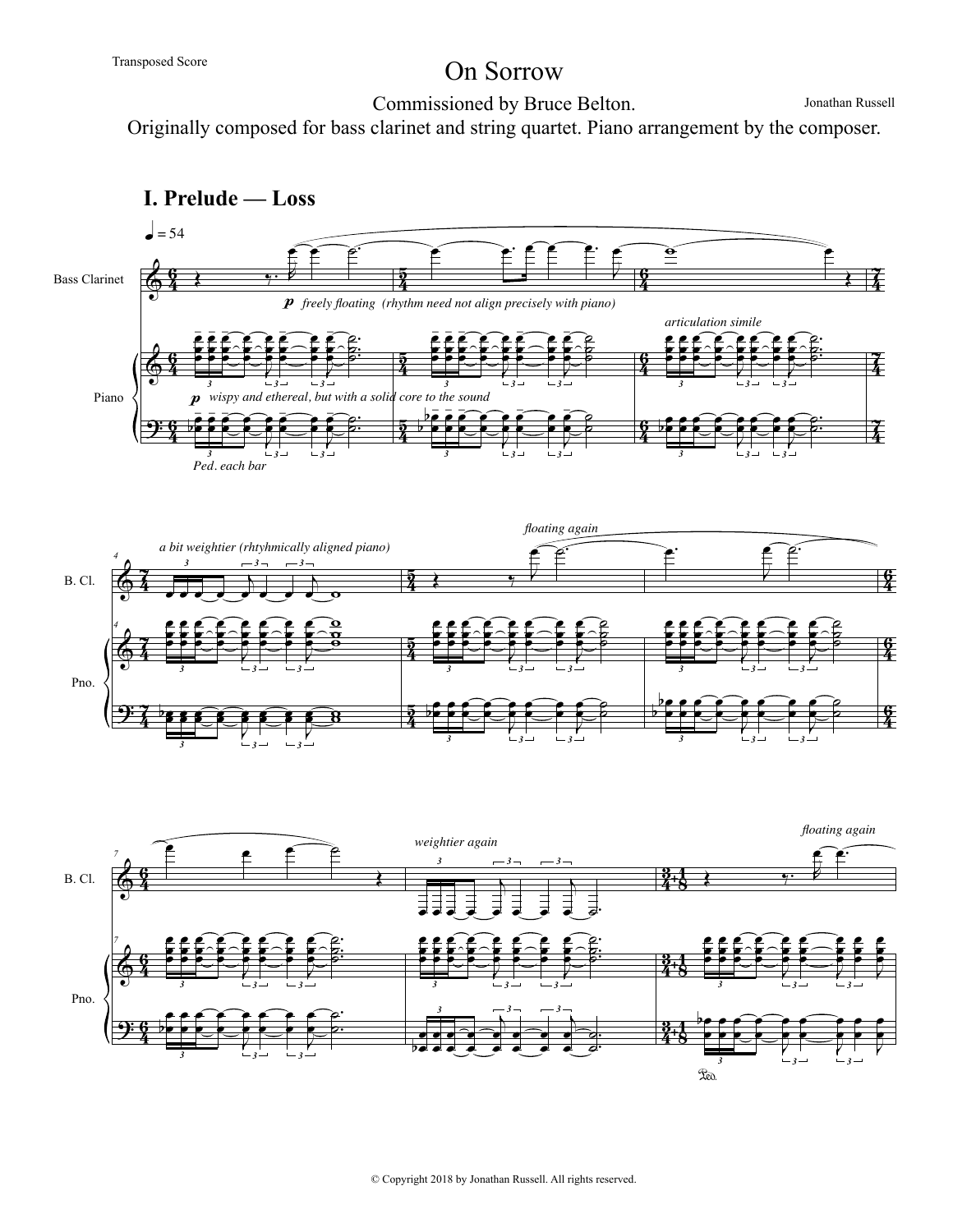





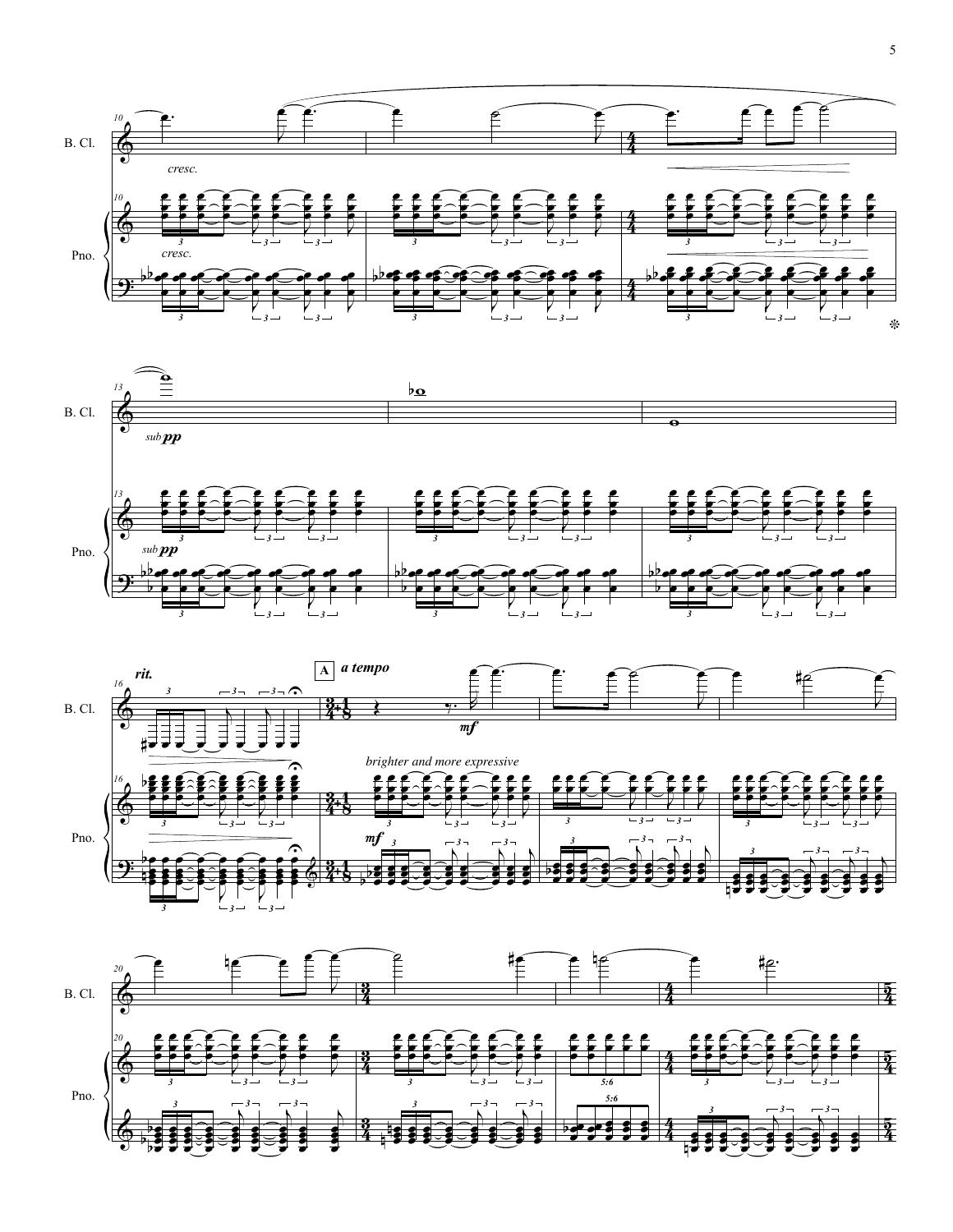





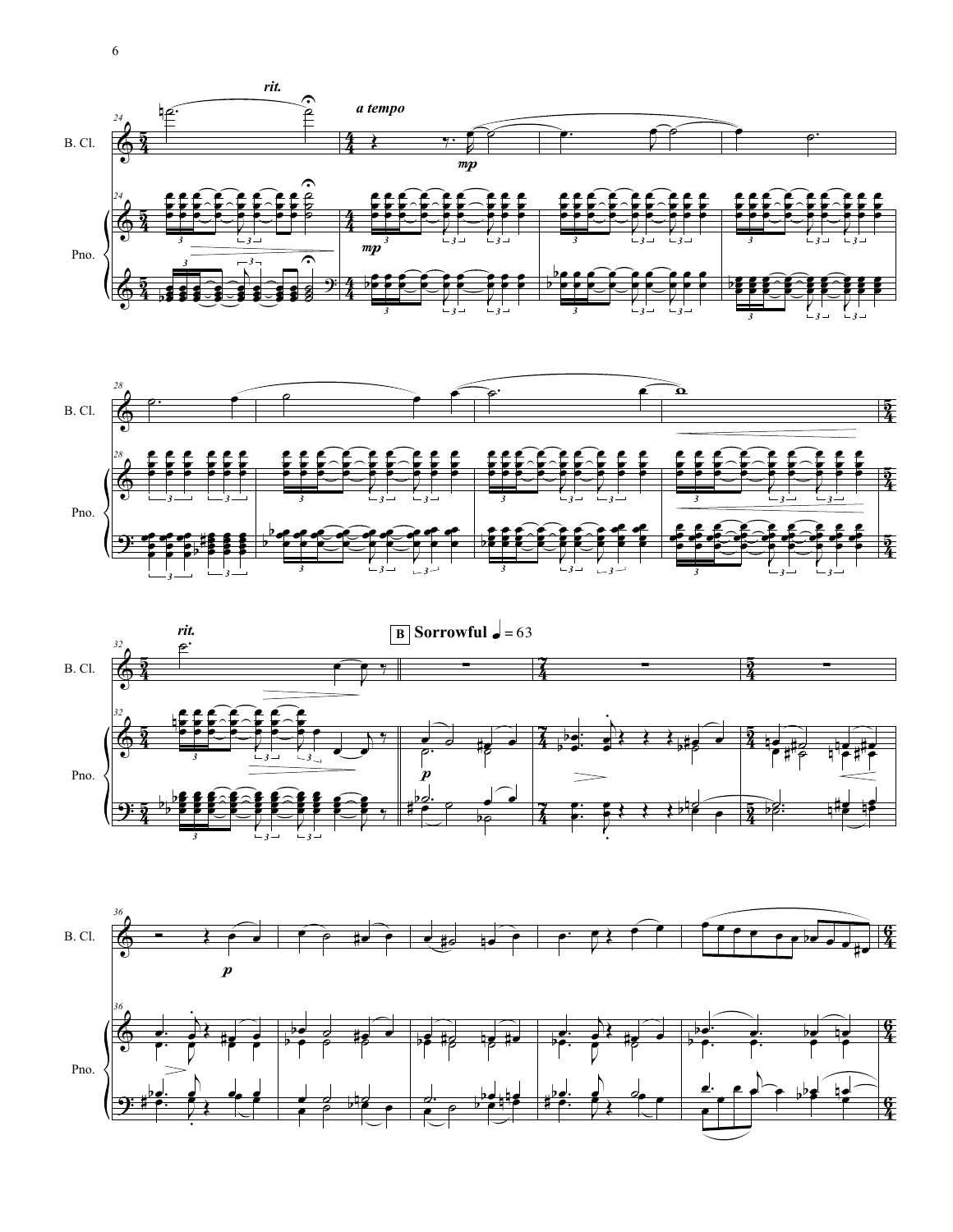





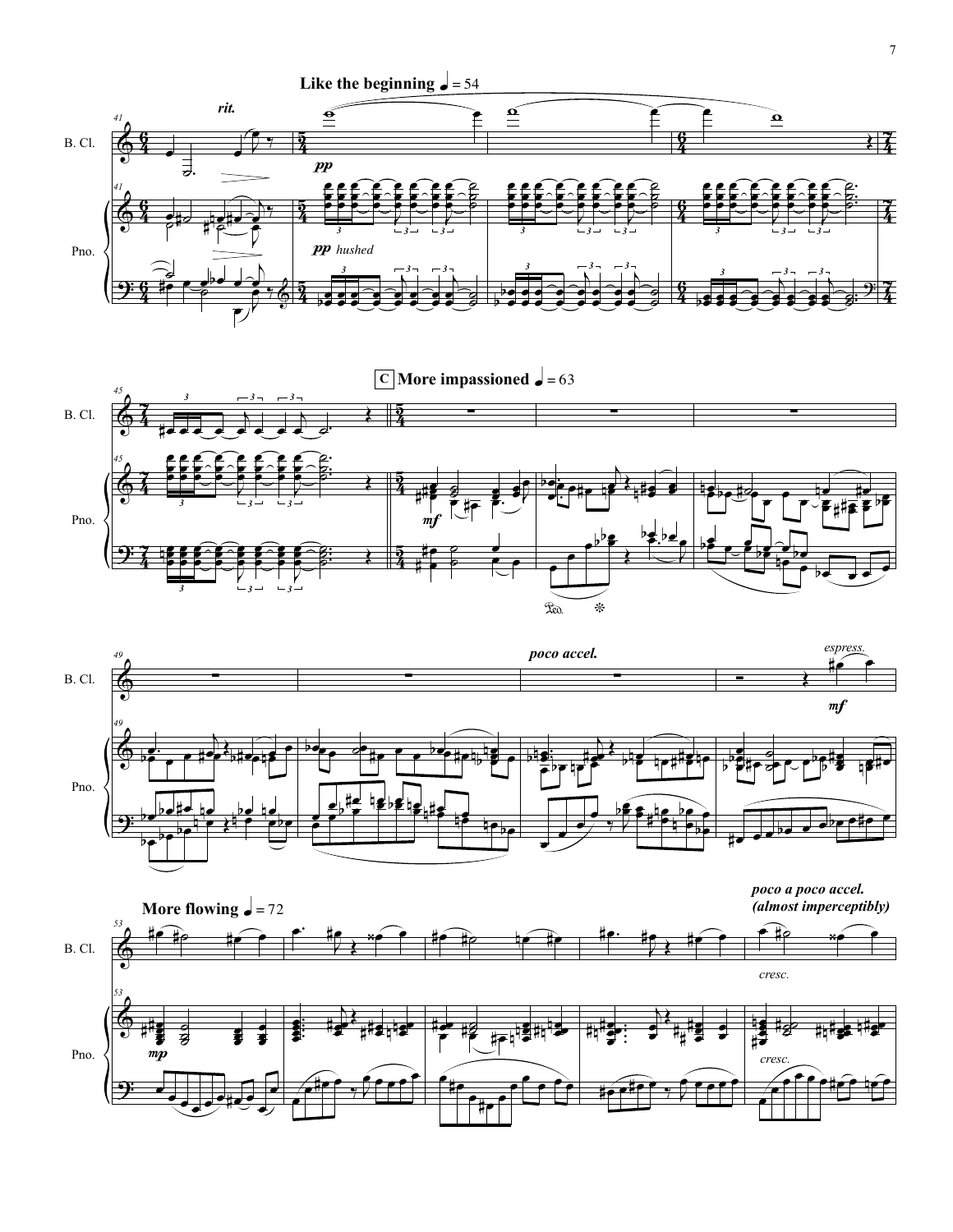





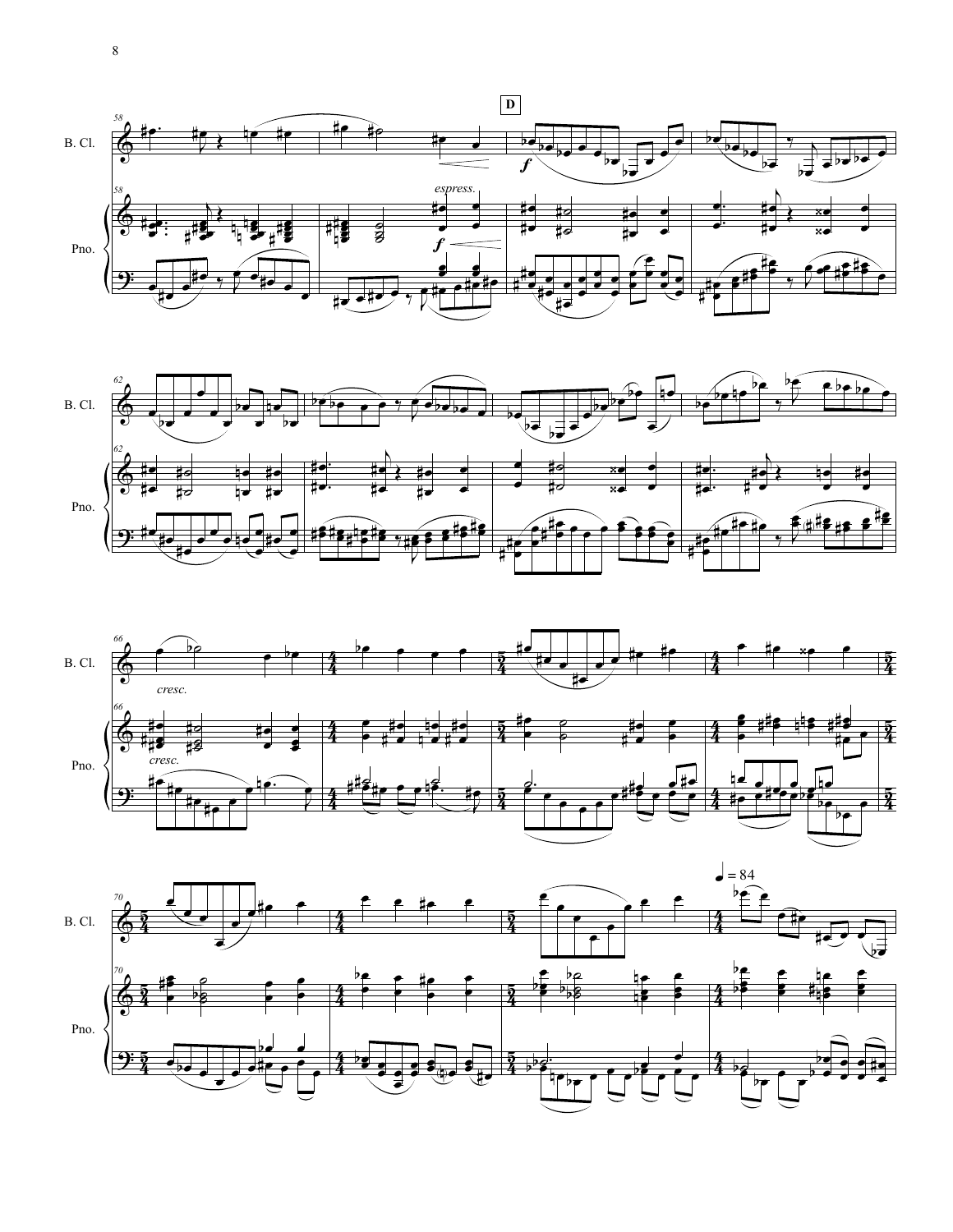

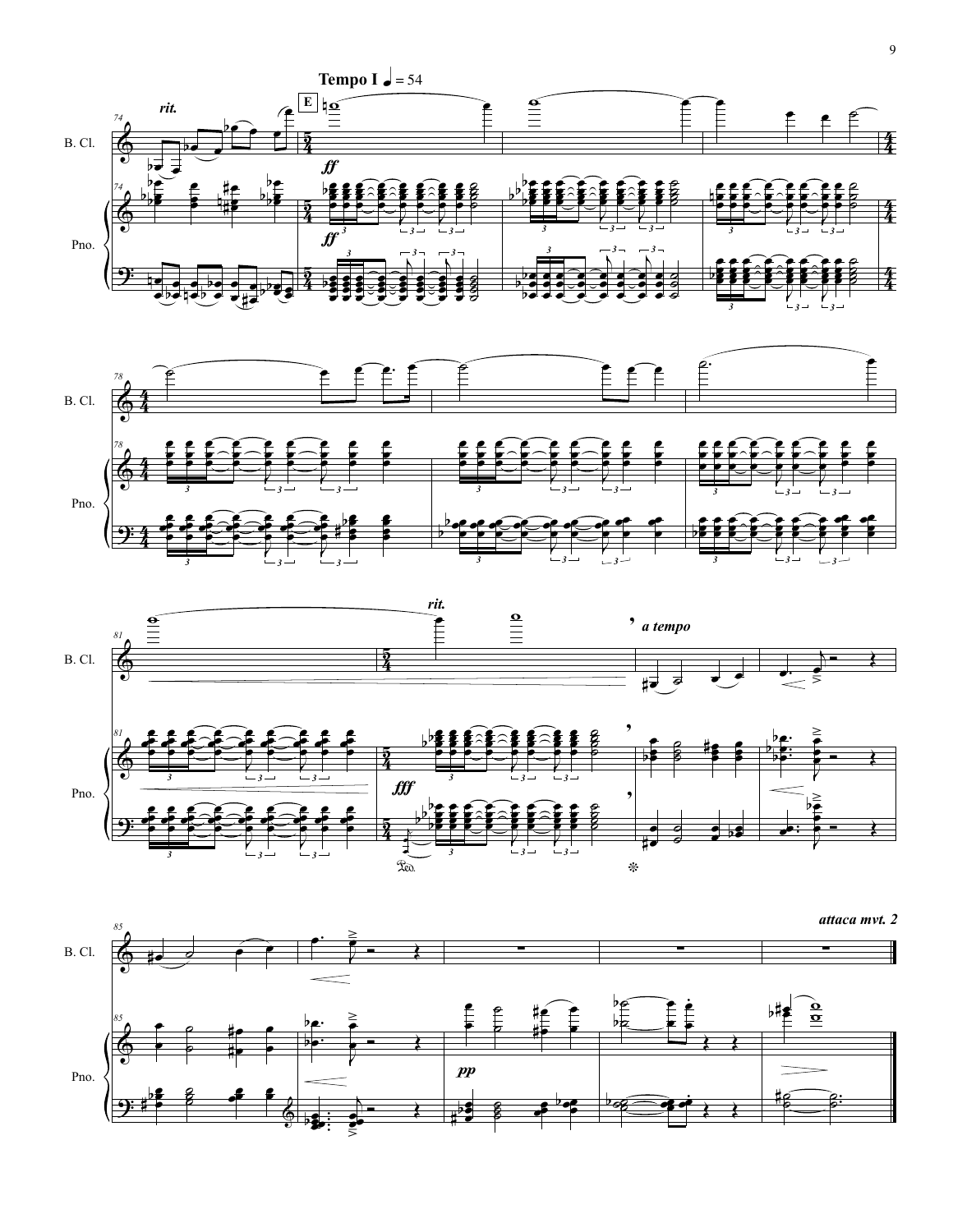





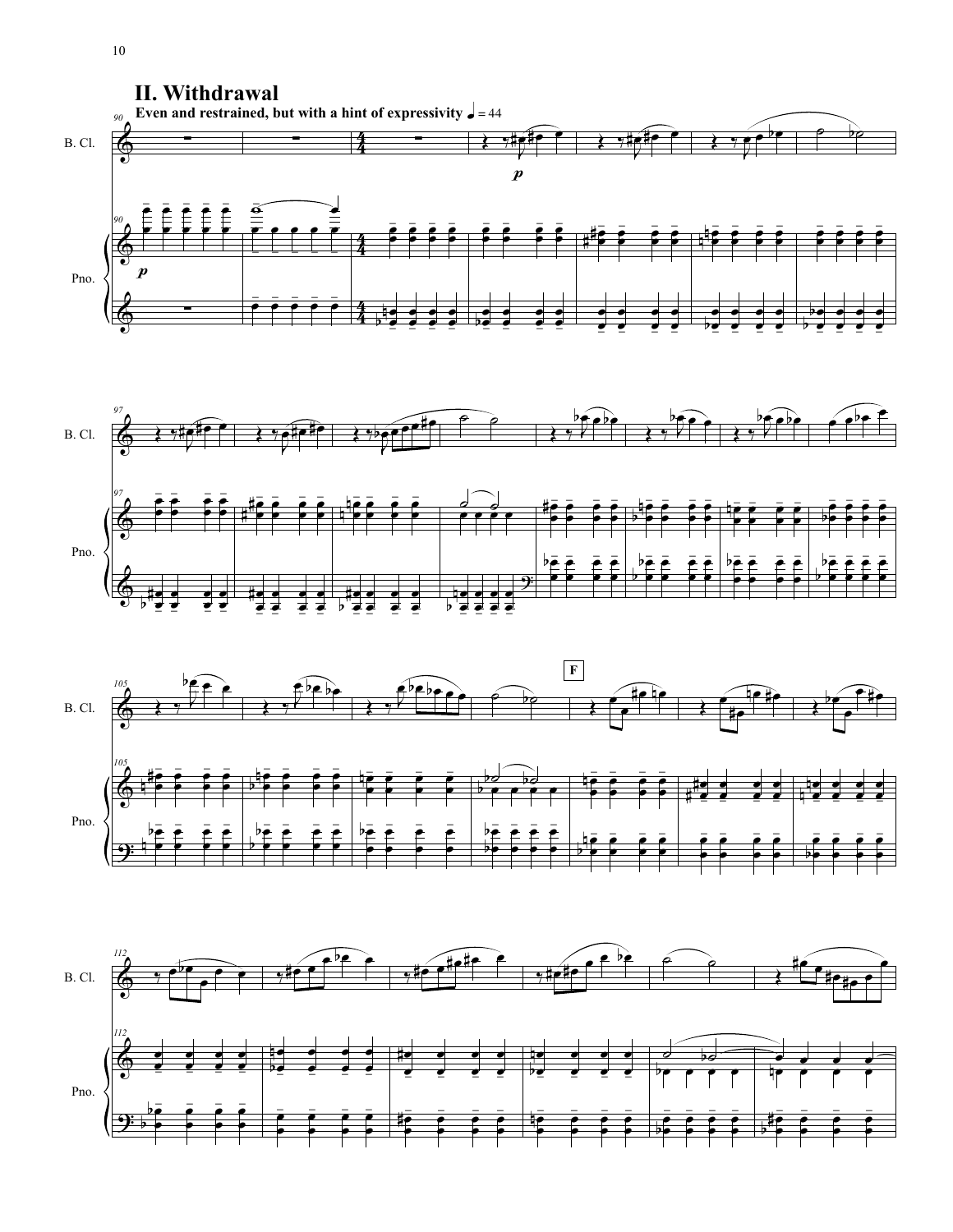





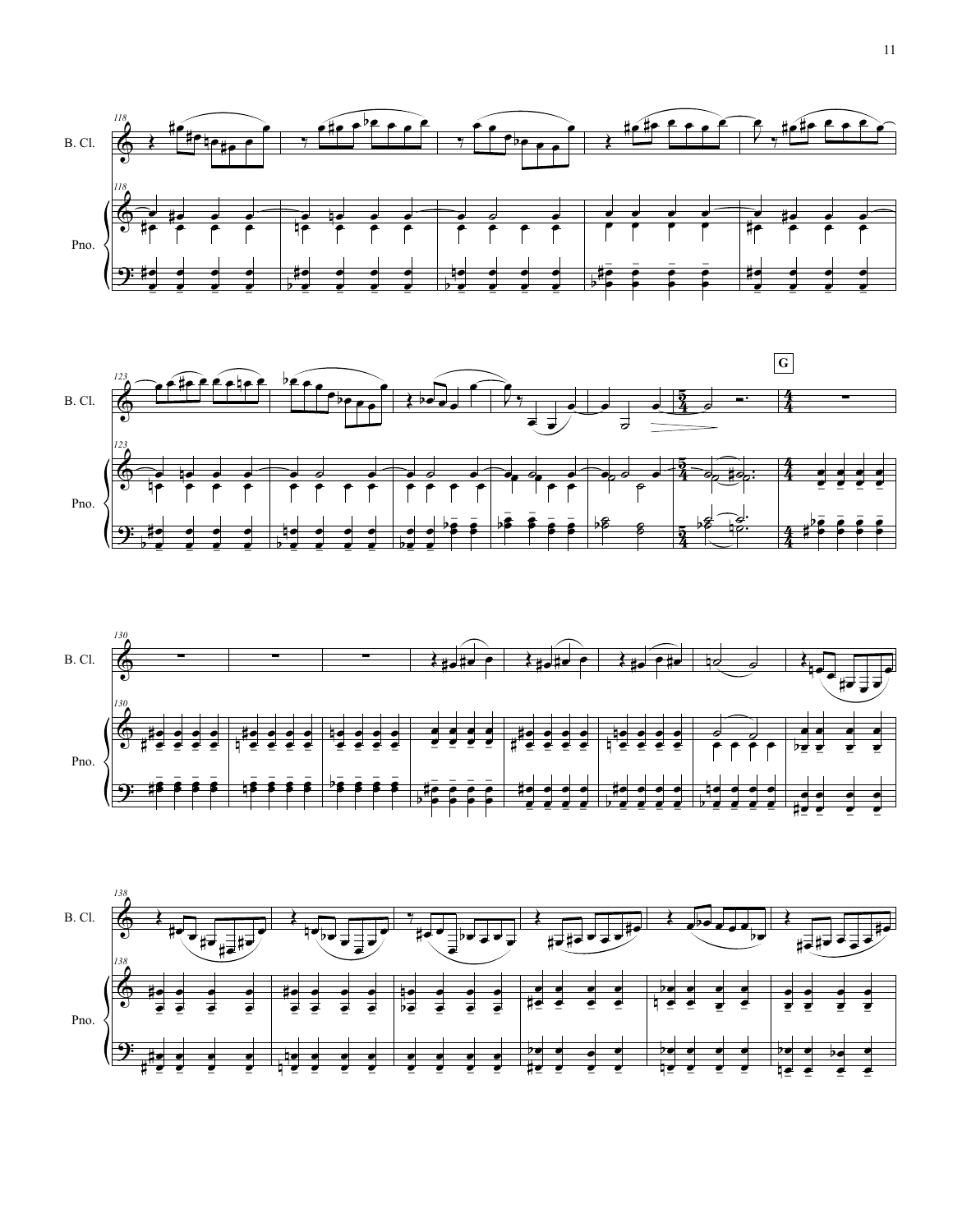





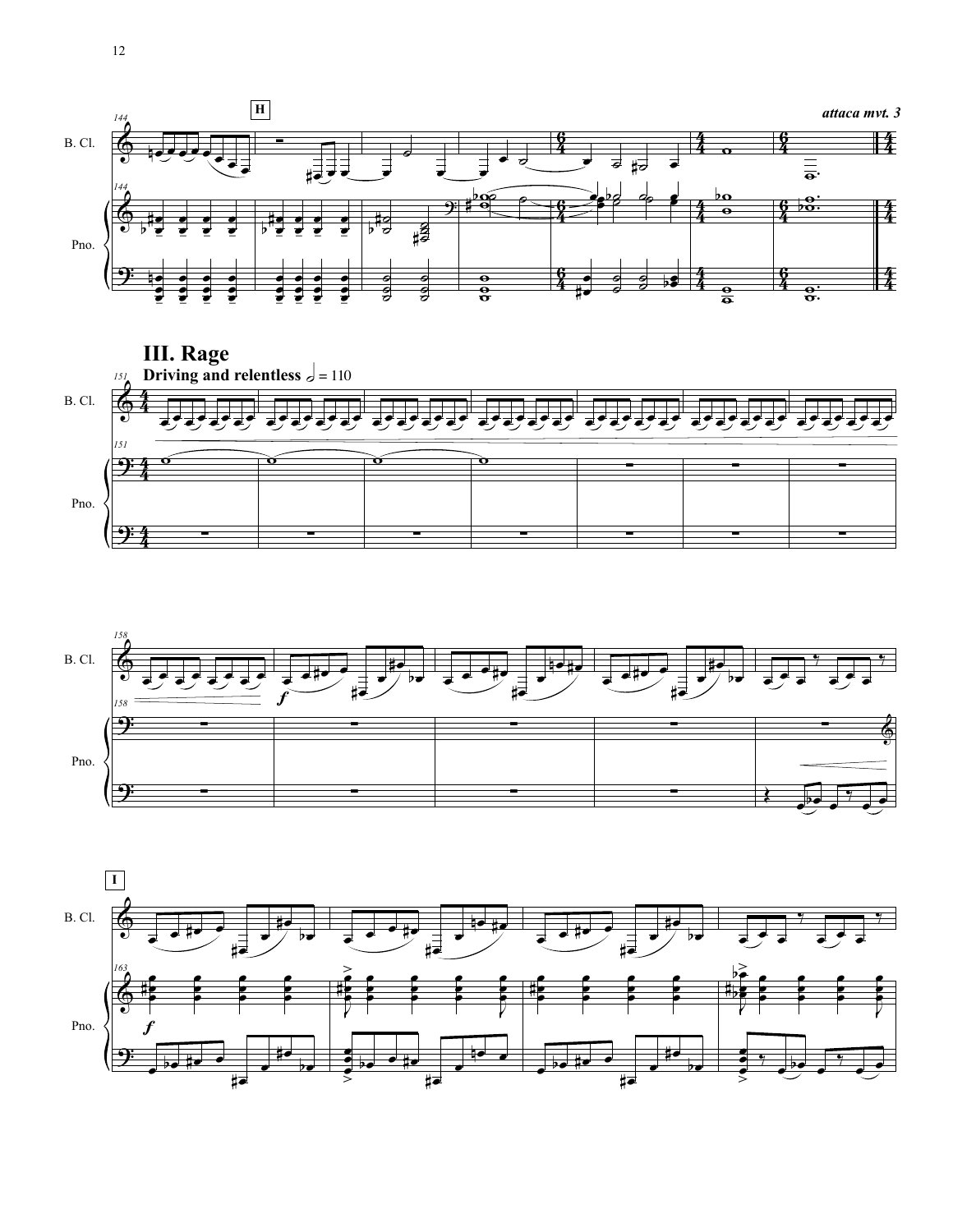





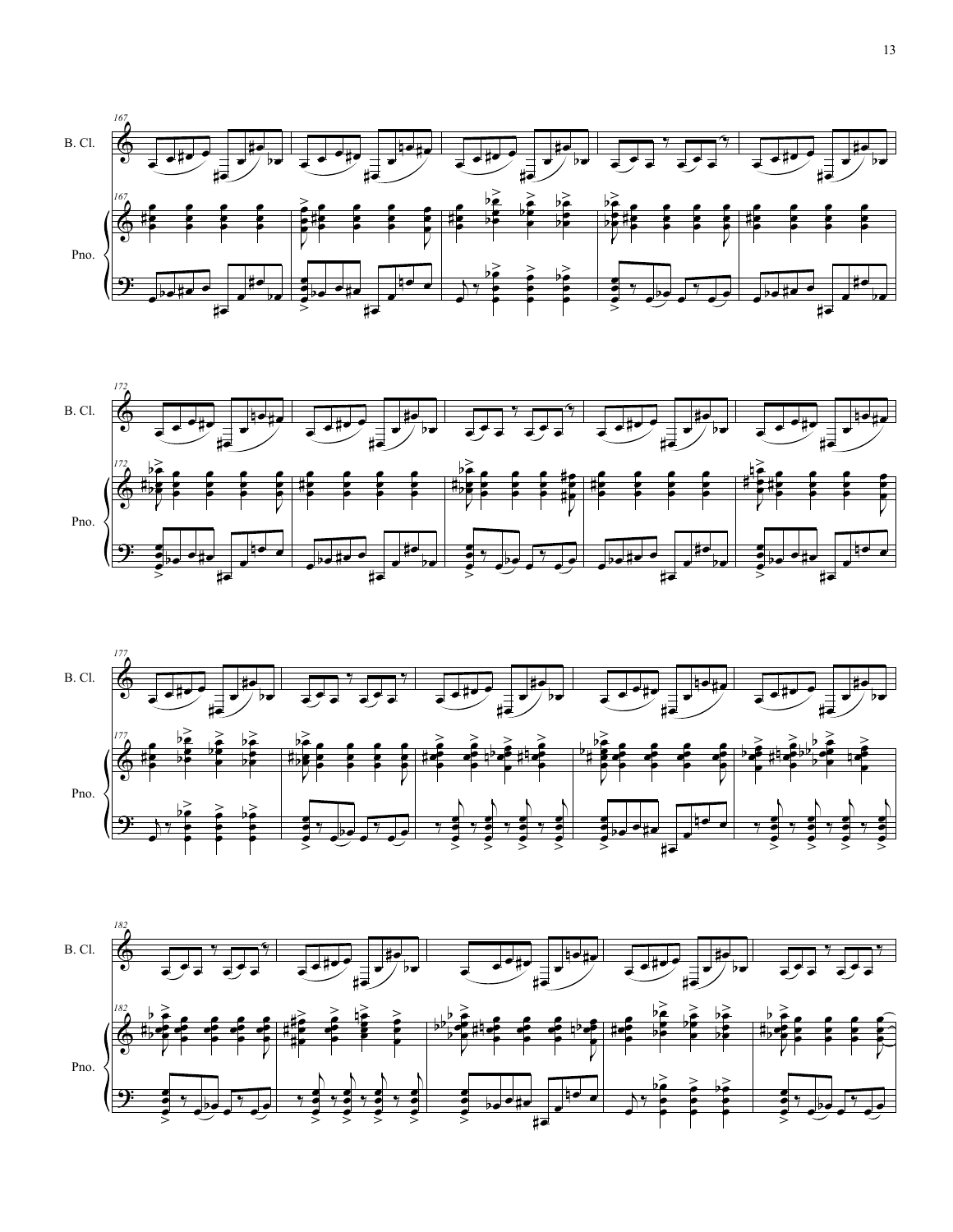





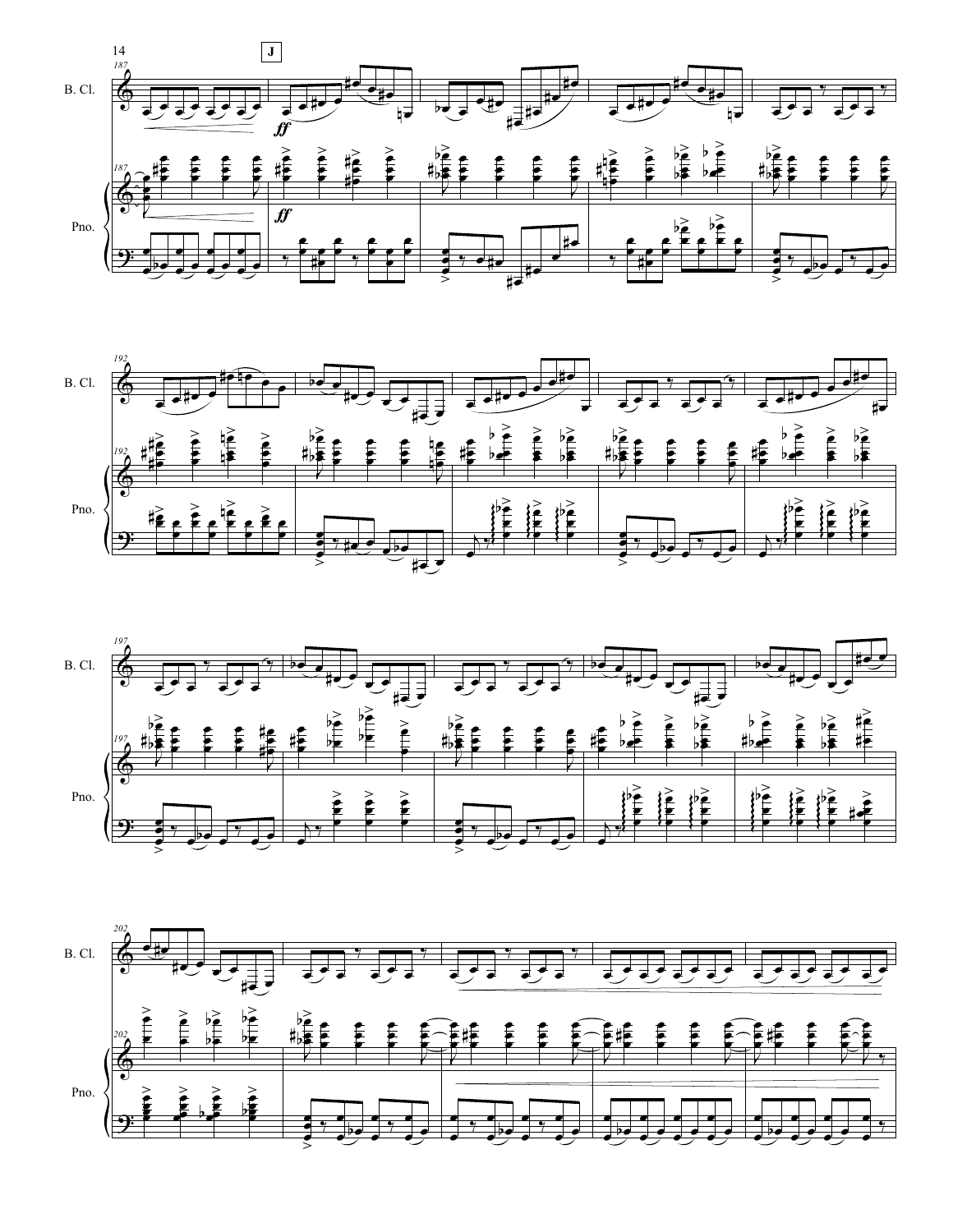







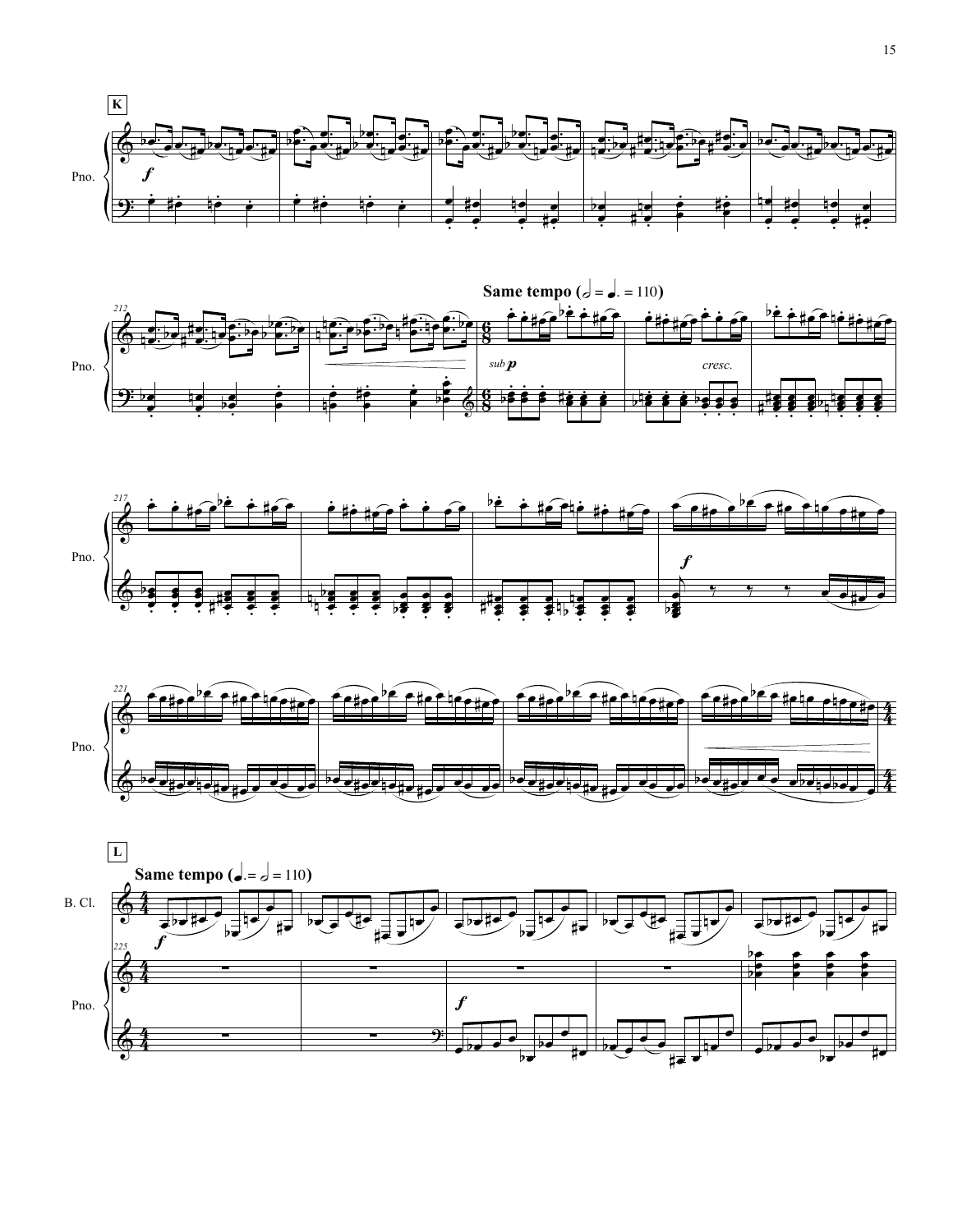





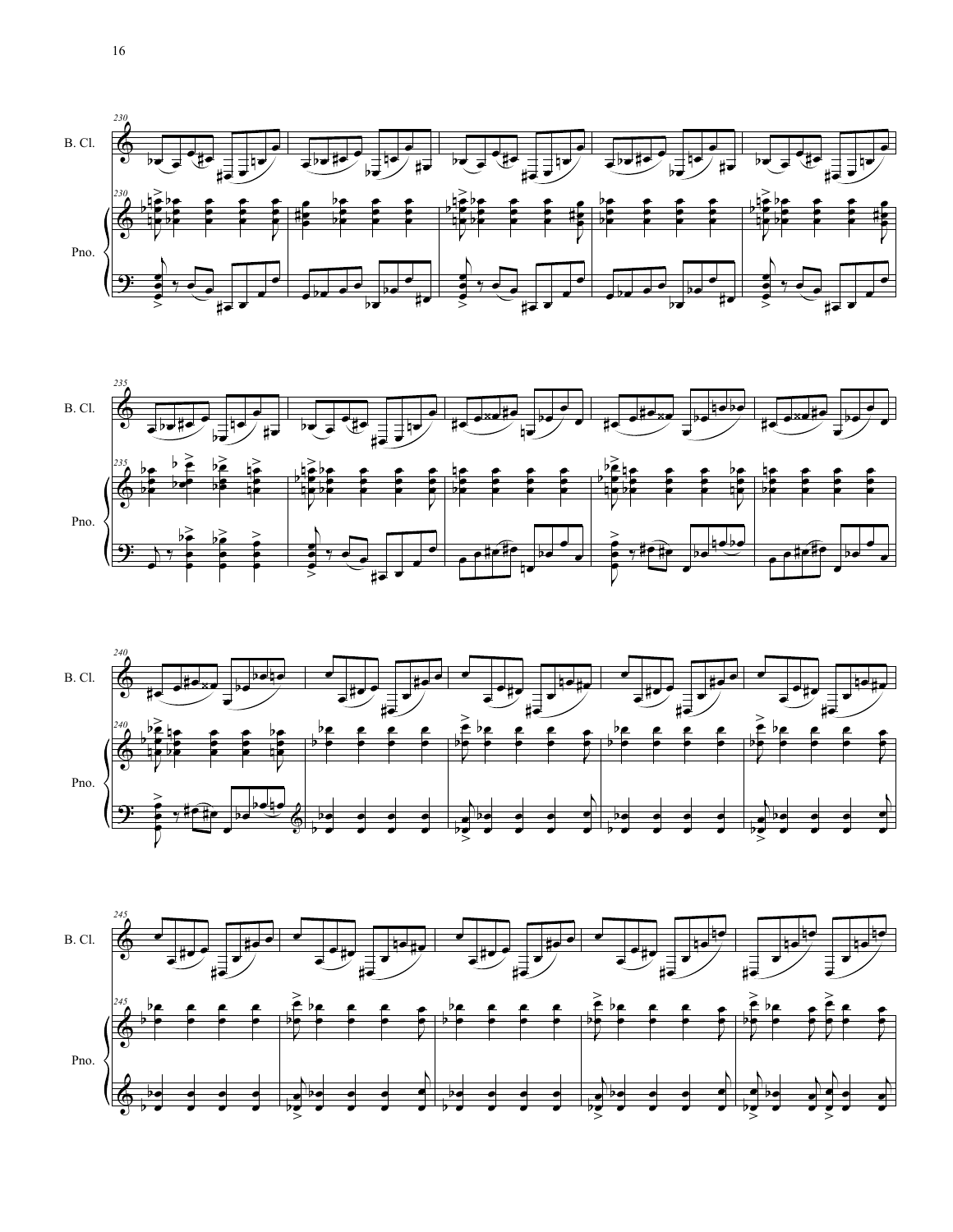





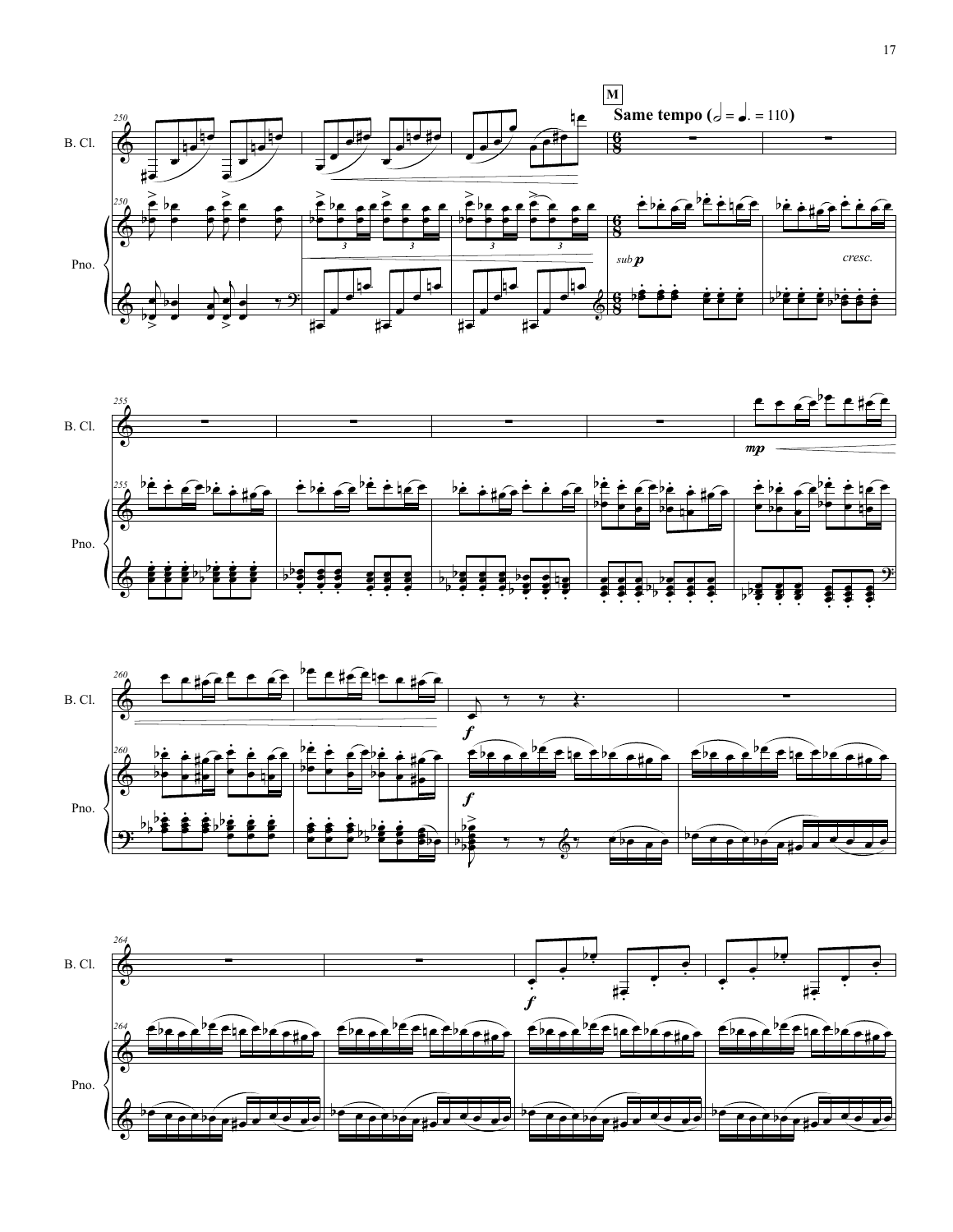







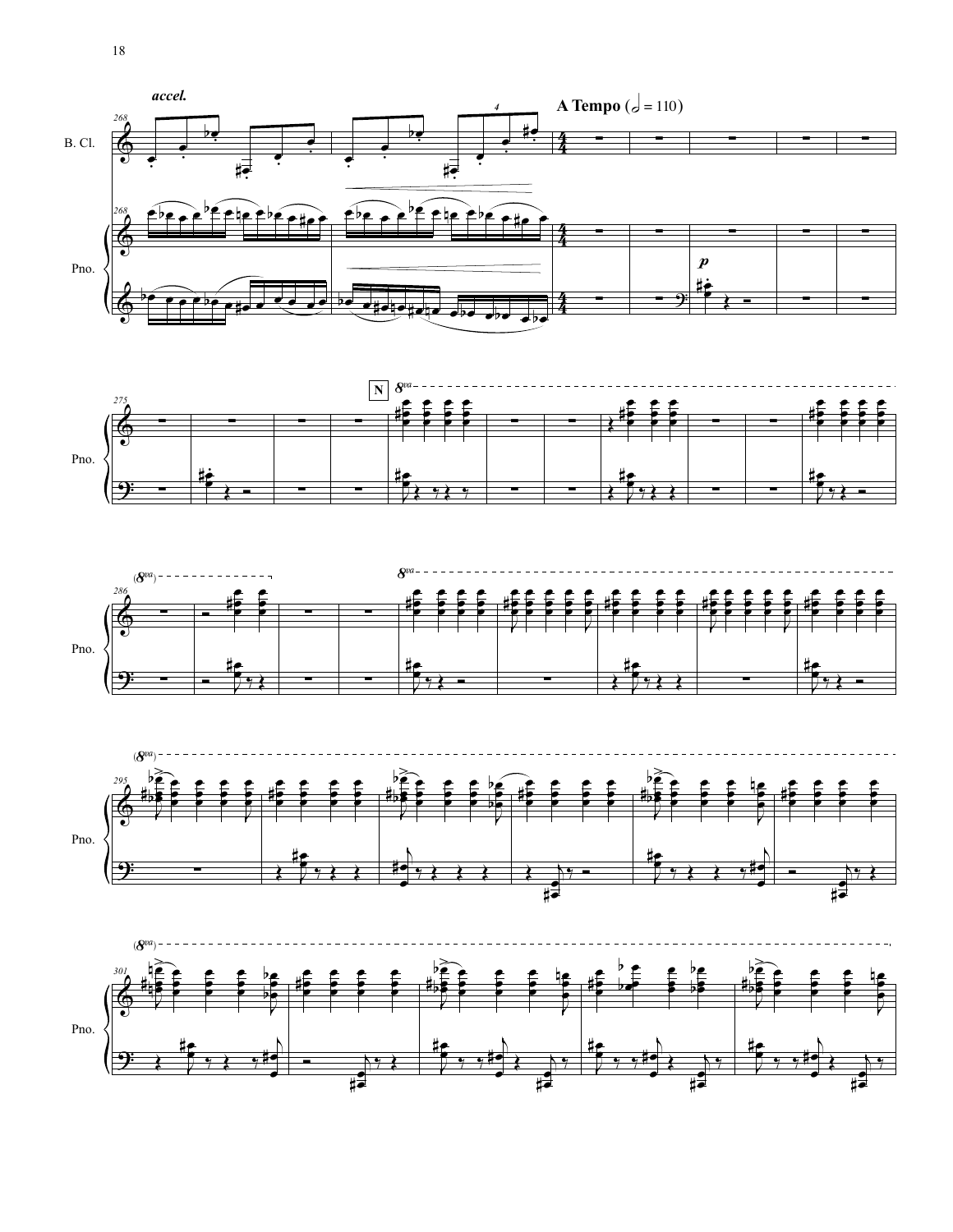





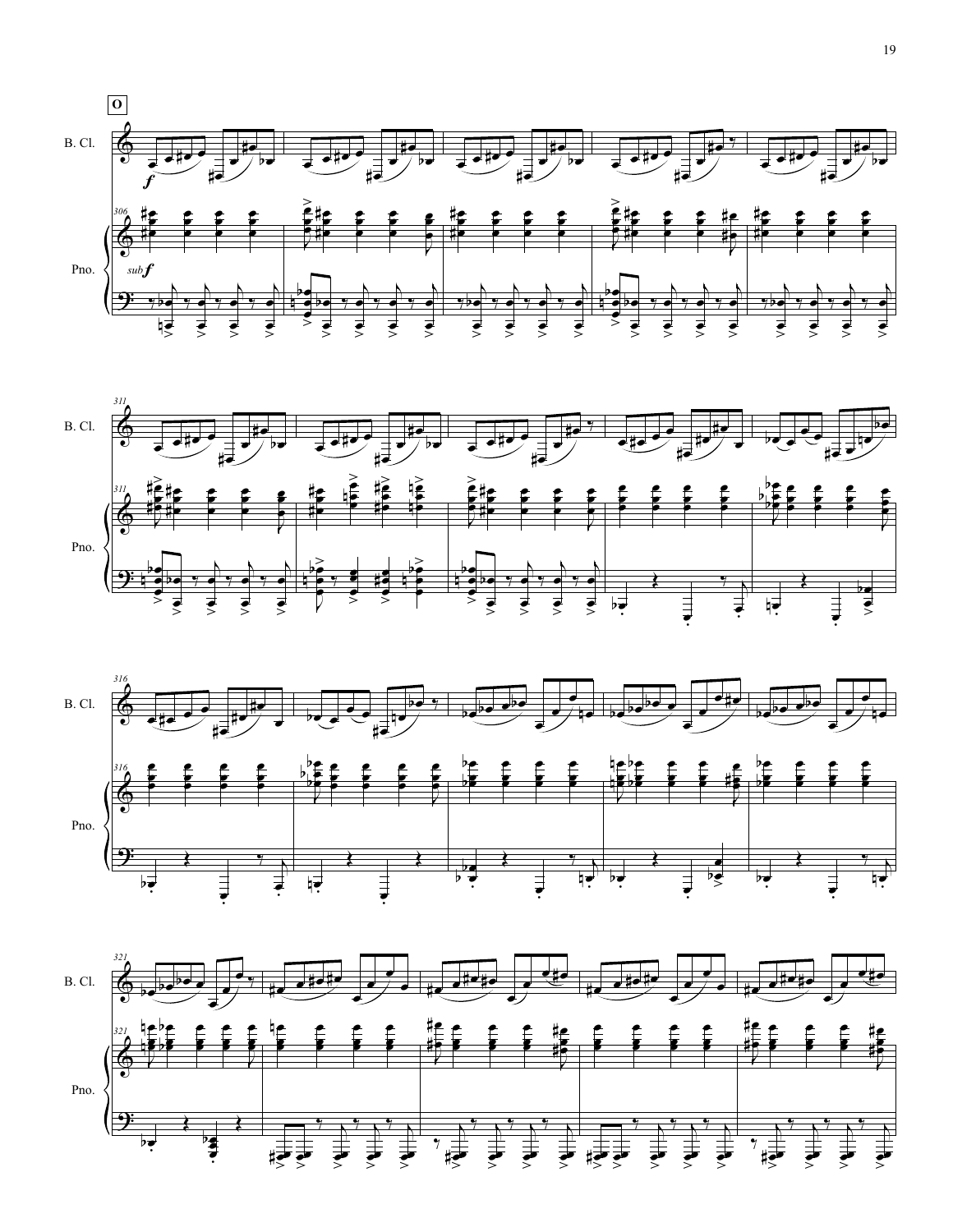







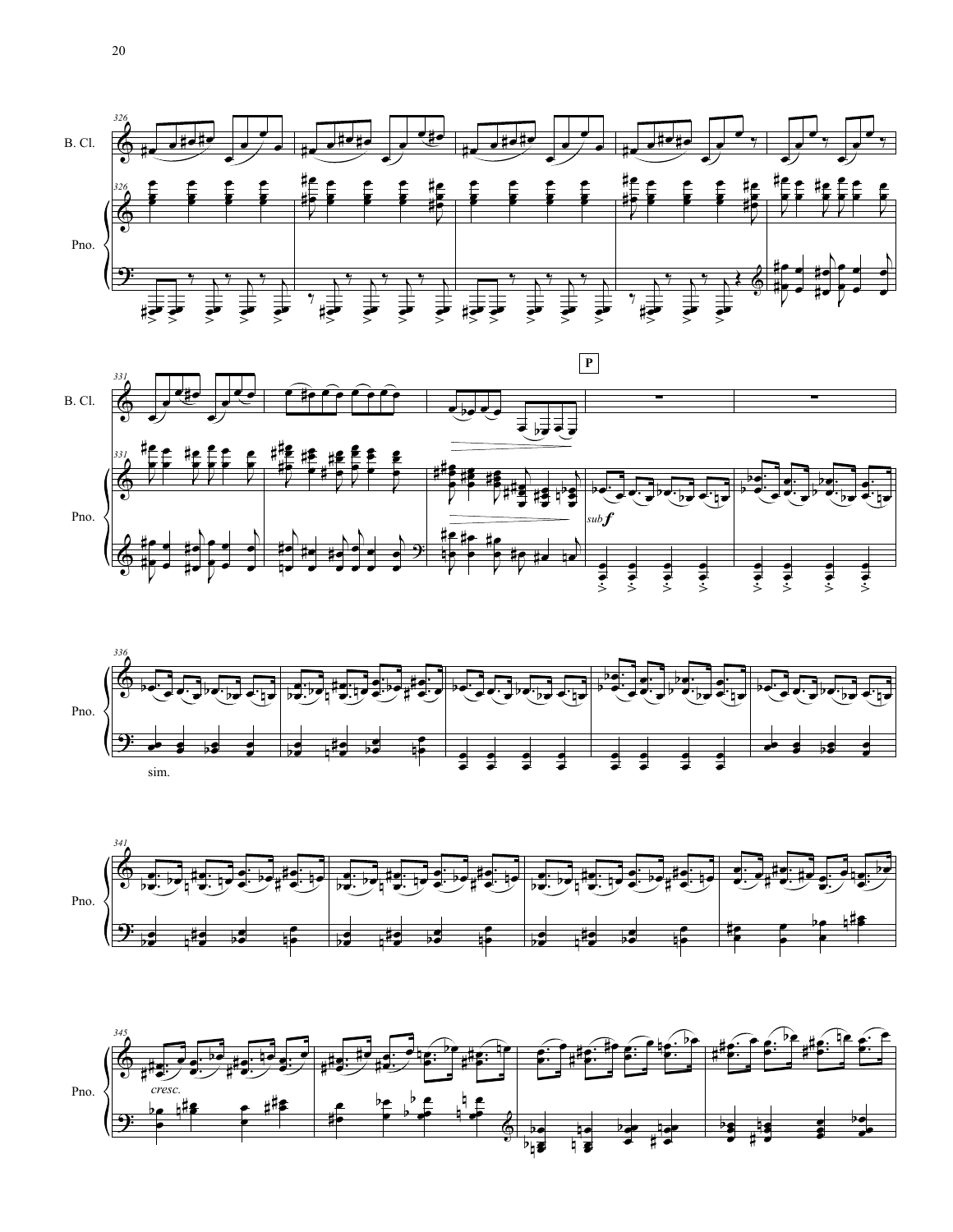







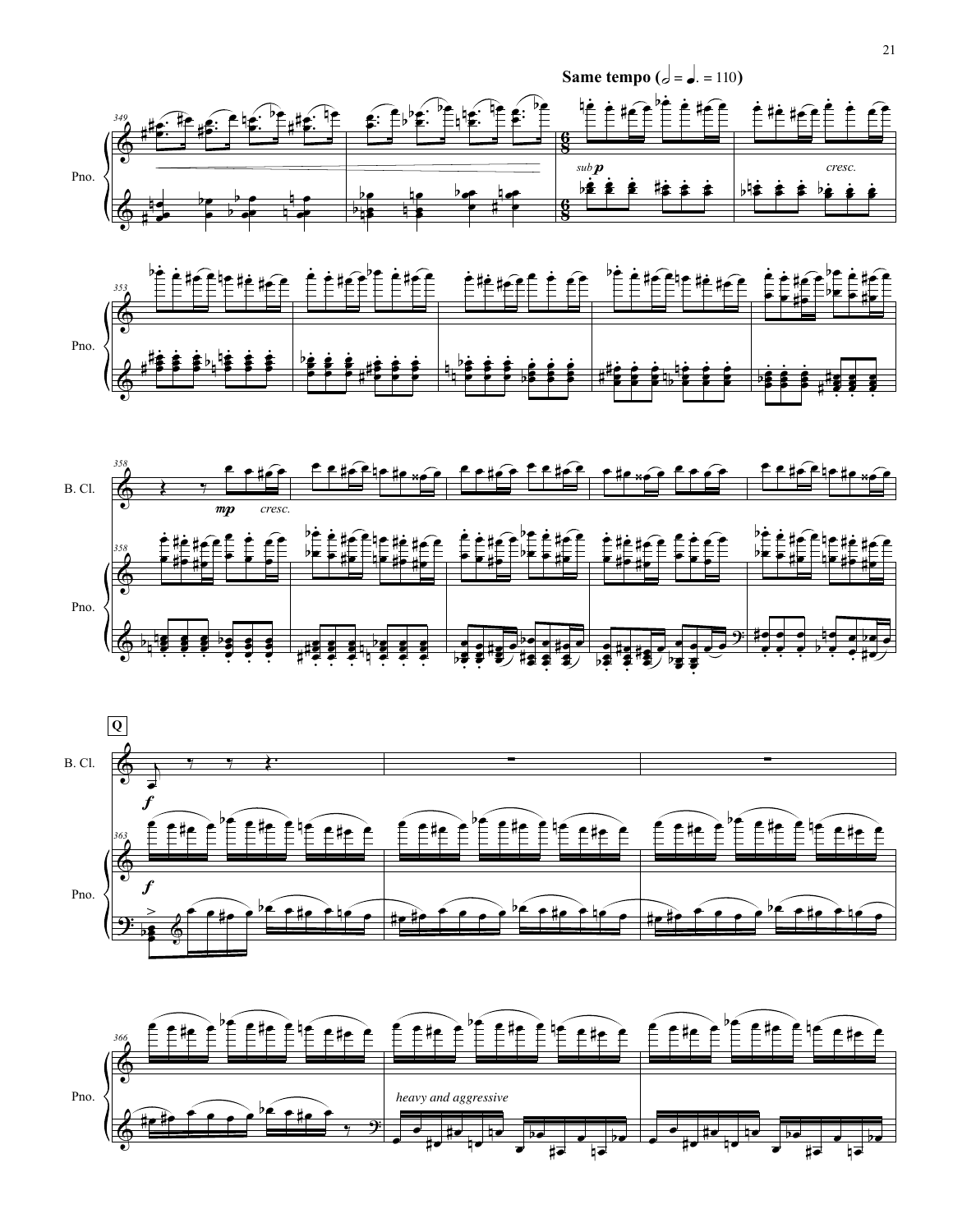





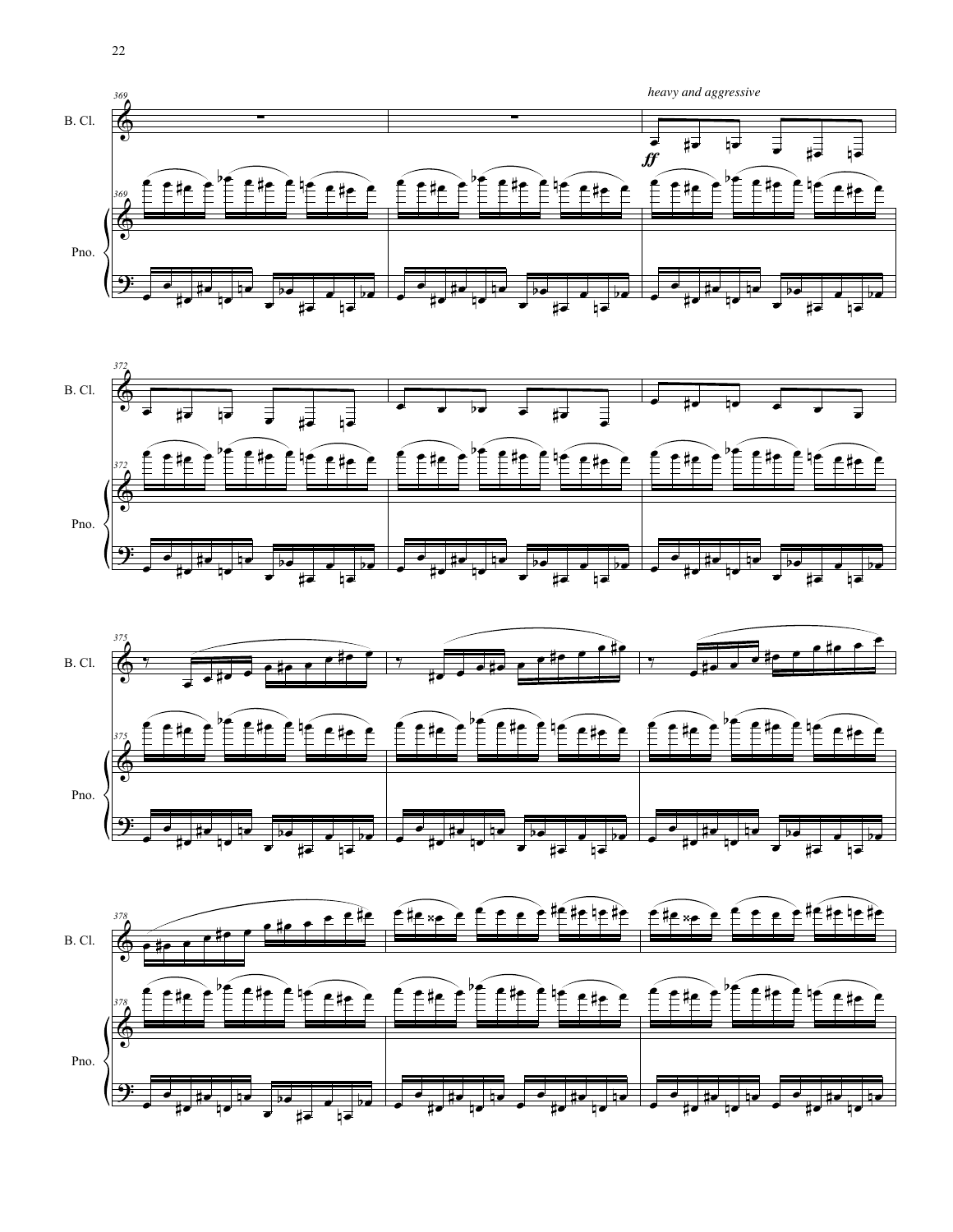





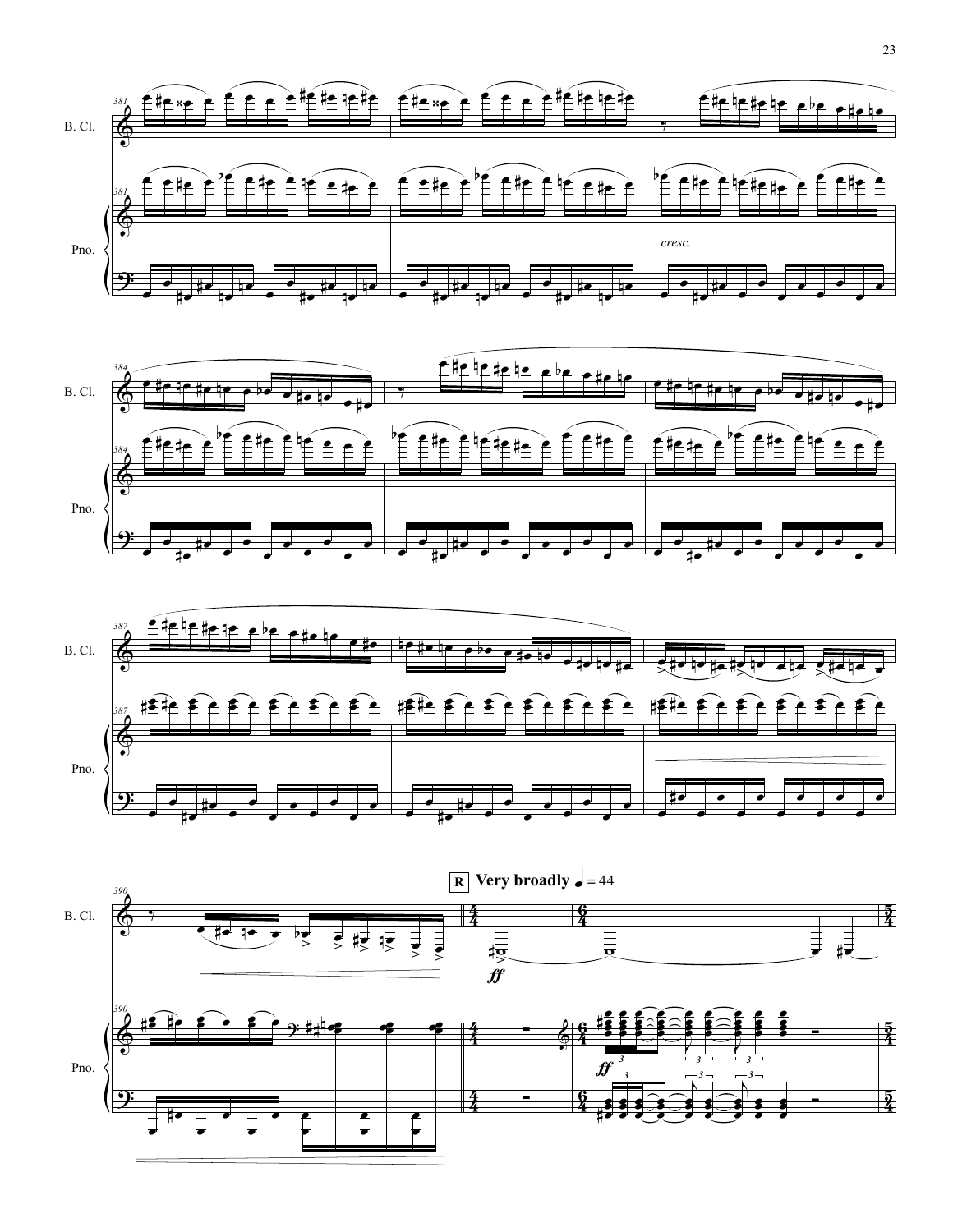



## **IV. Consolation (O Vos Omnes)**





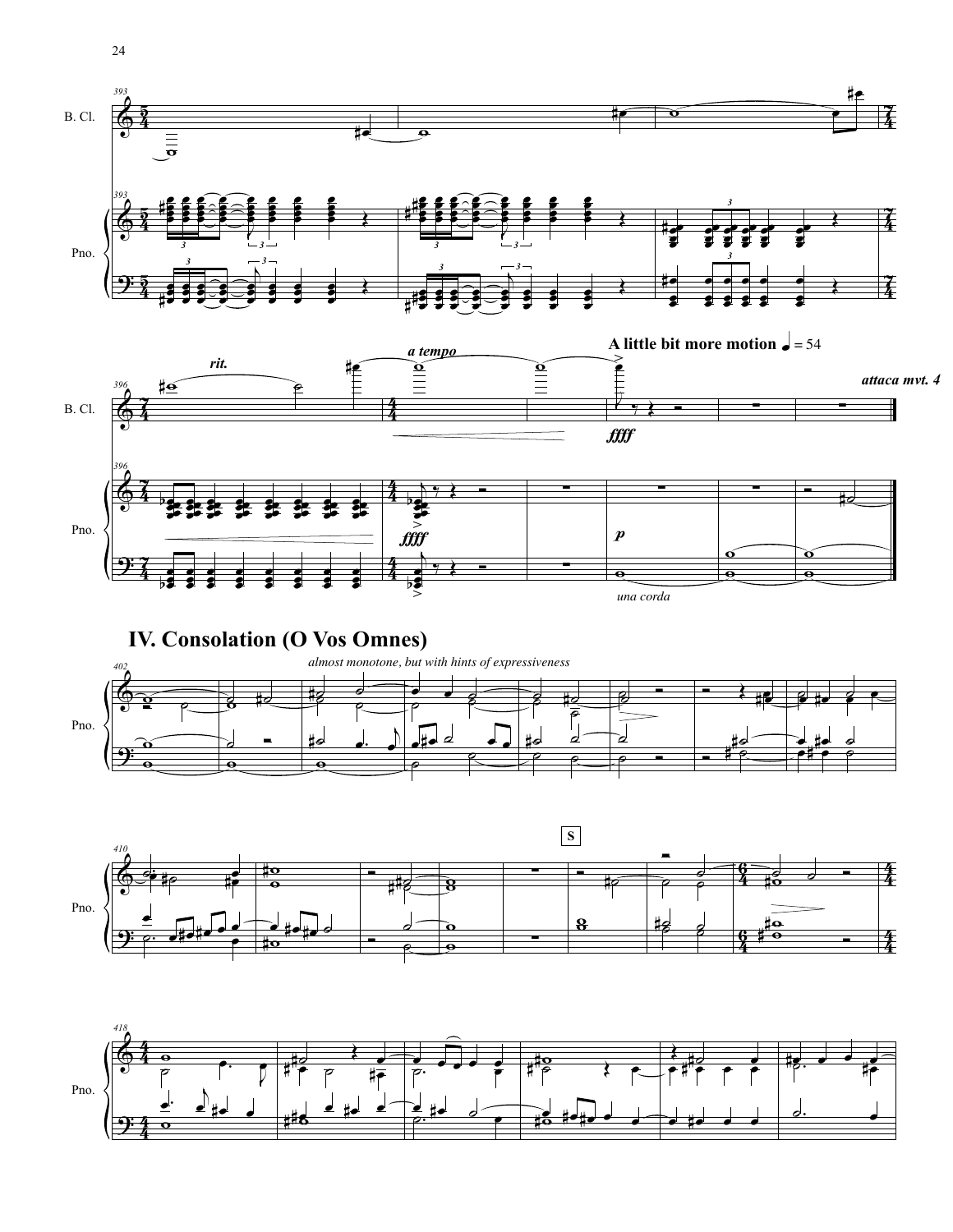







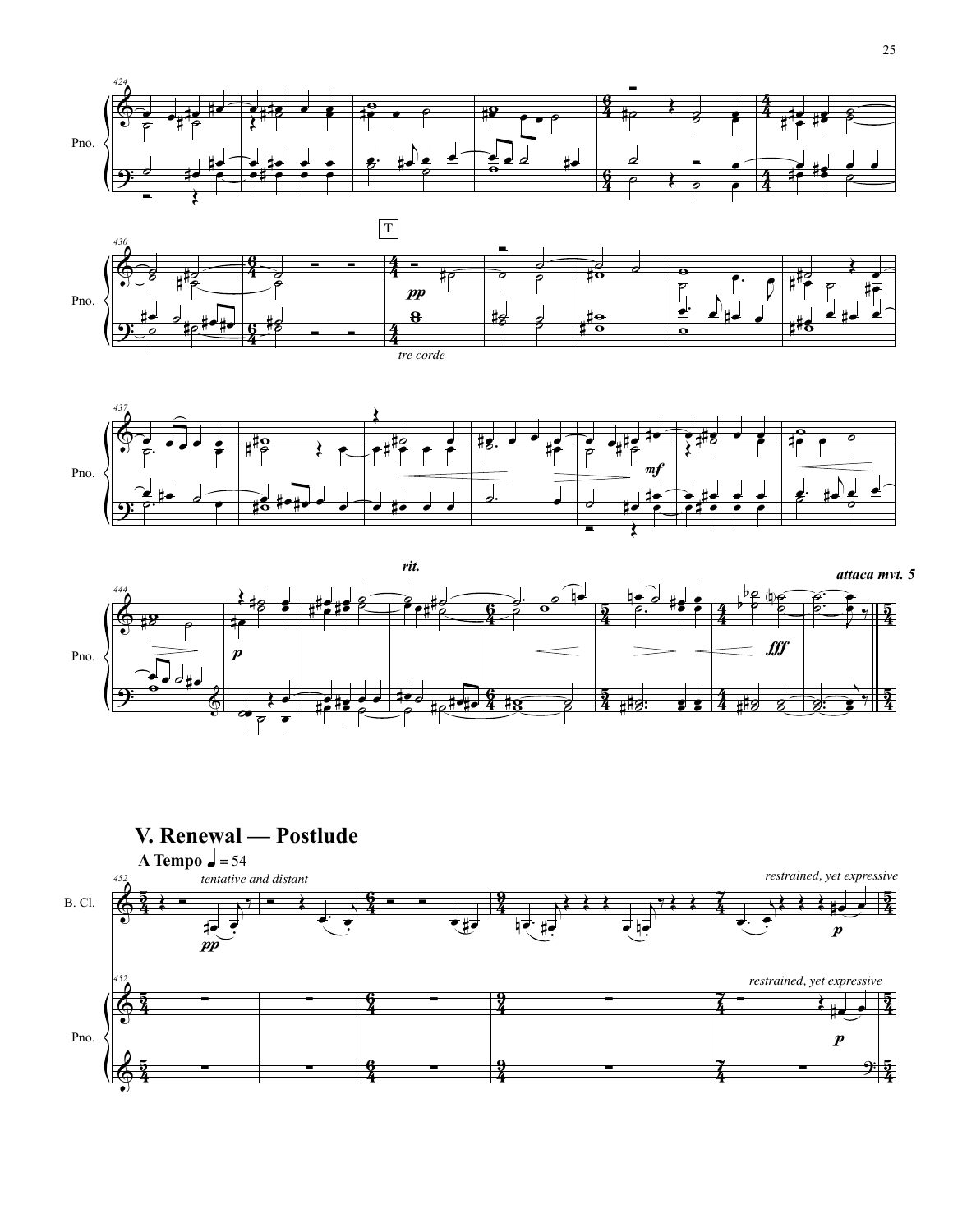





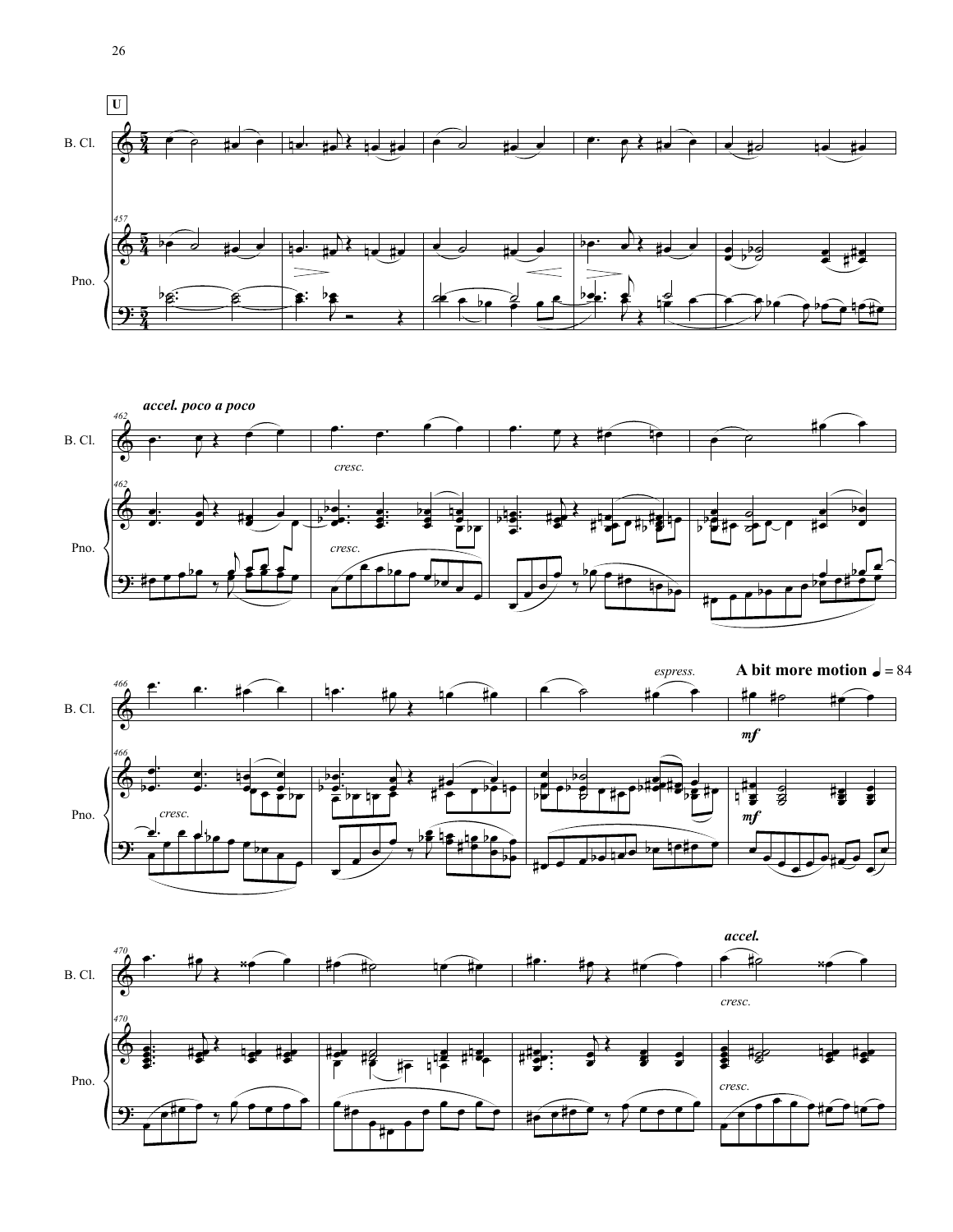





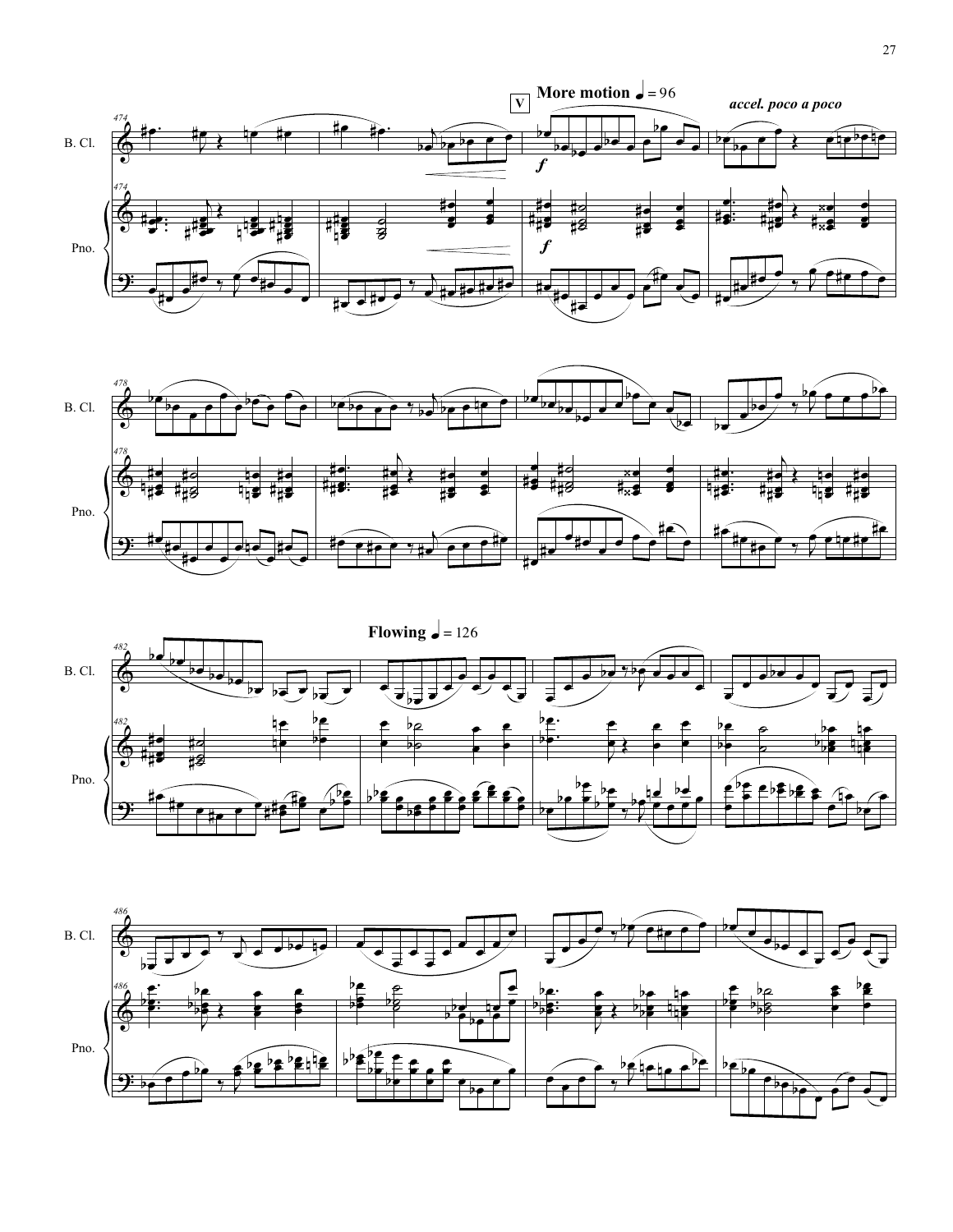





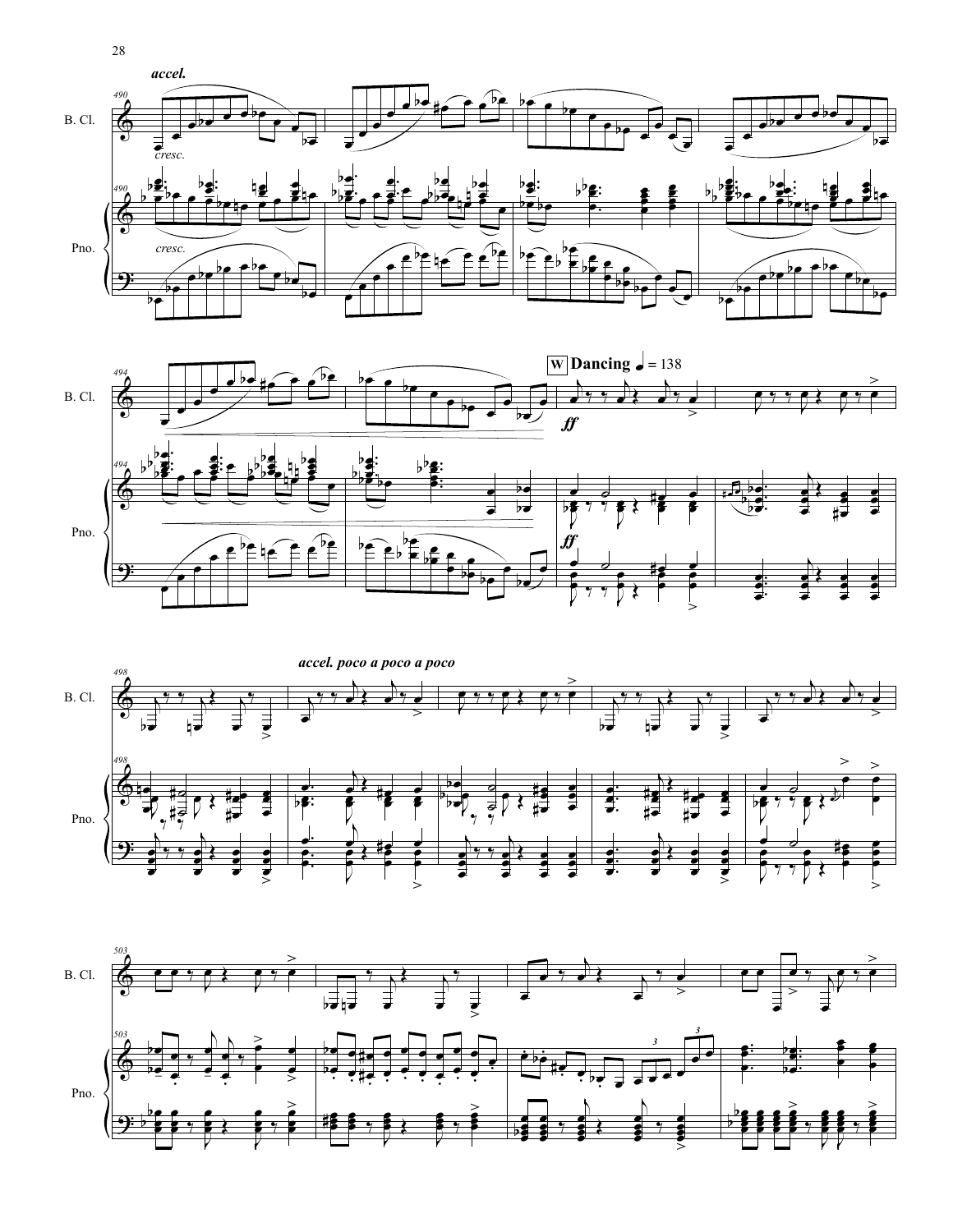





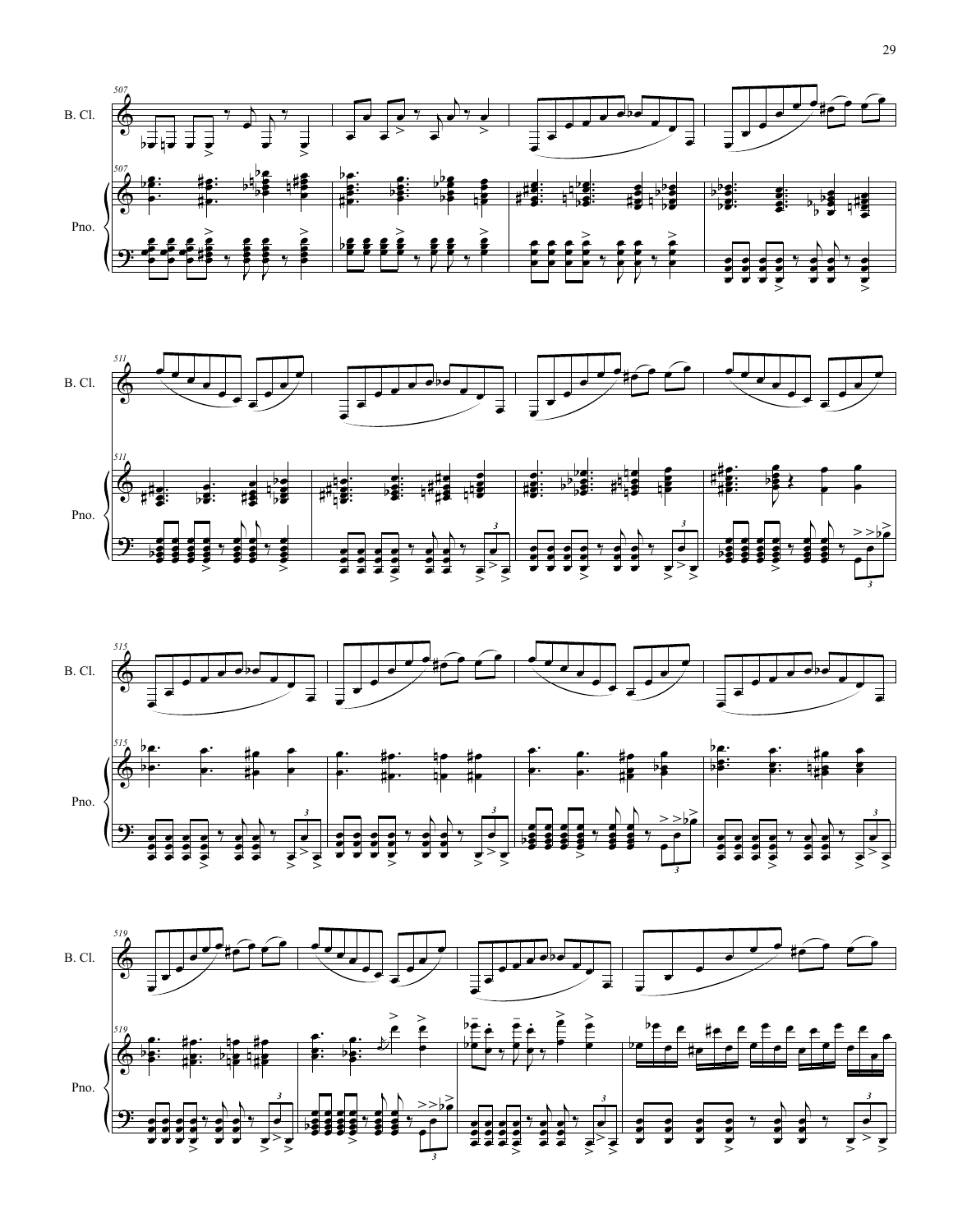









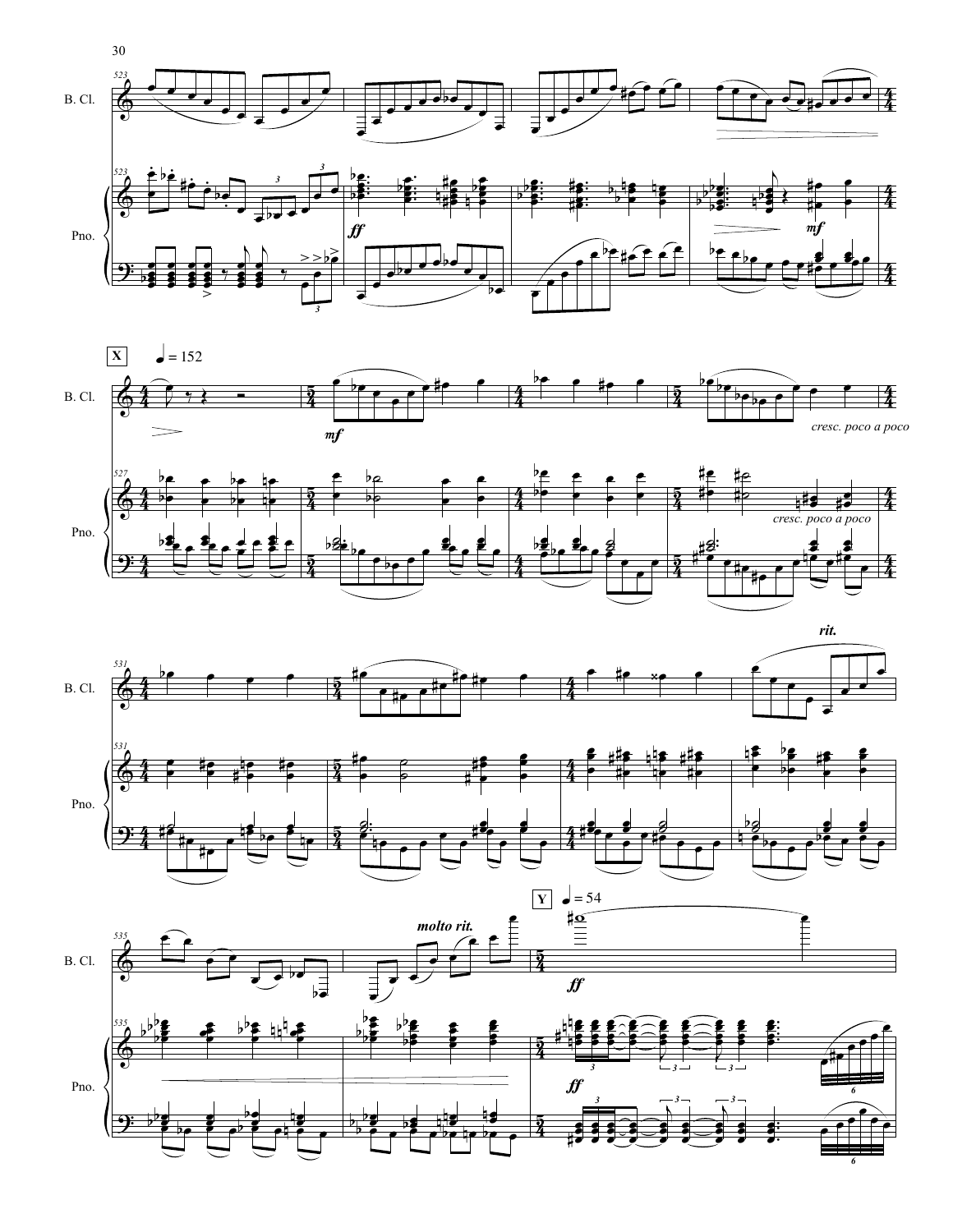





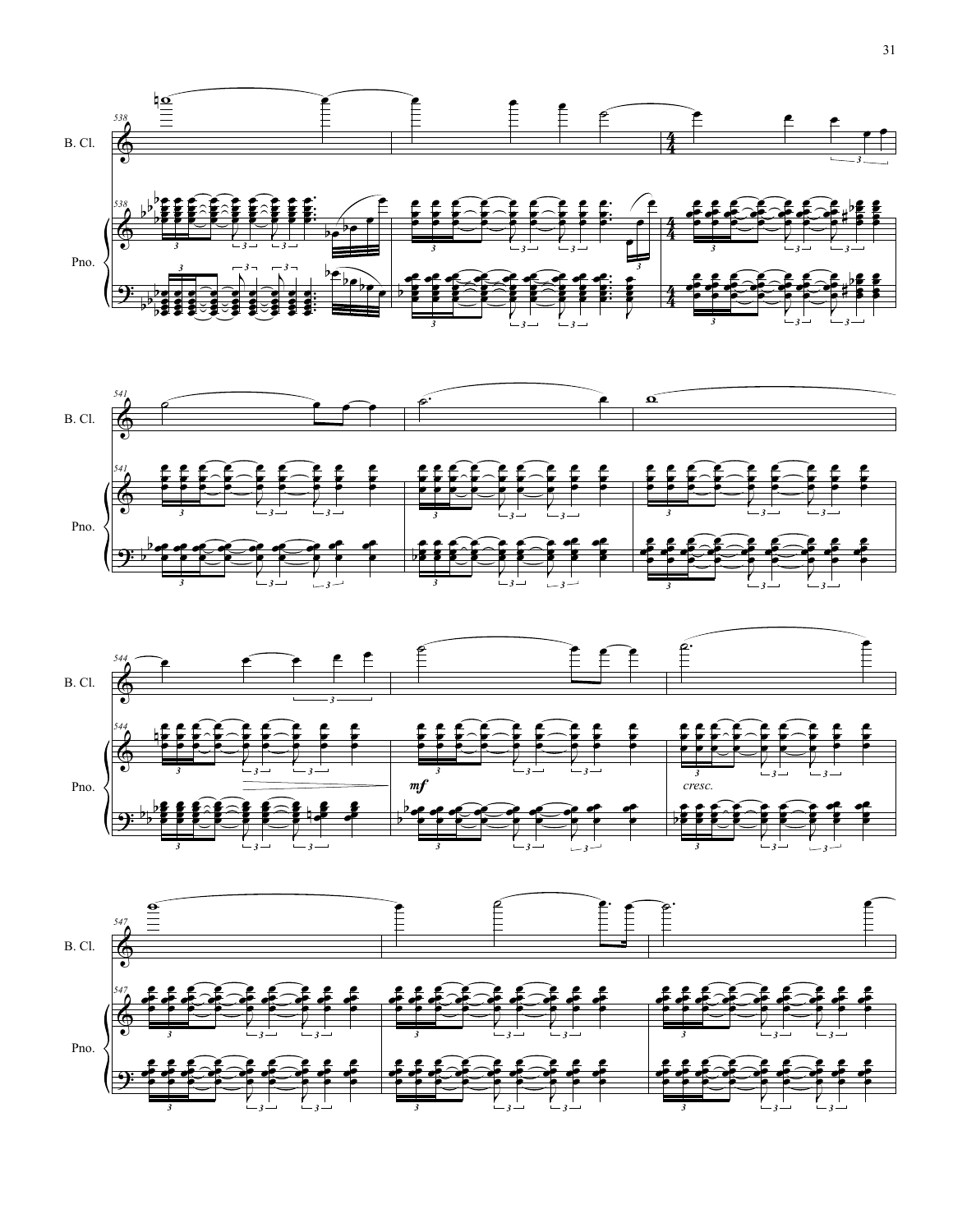